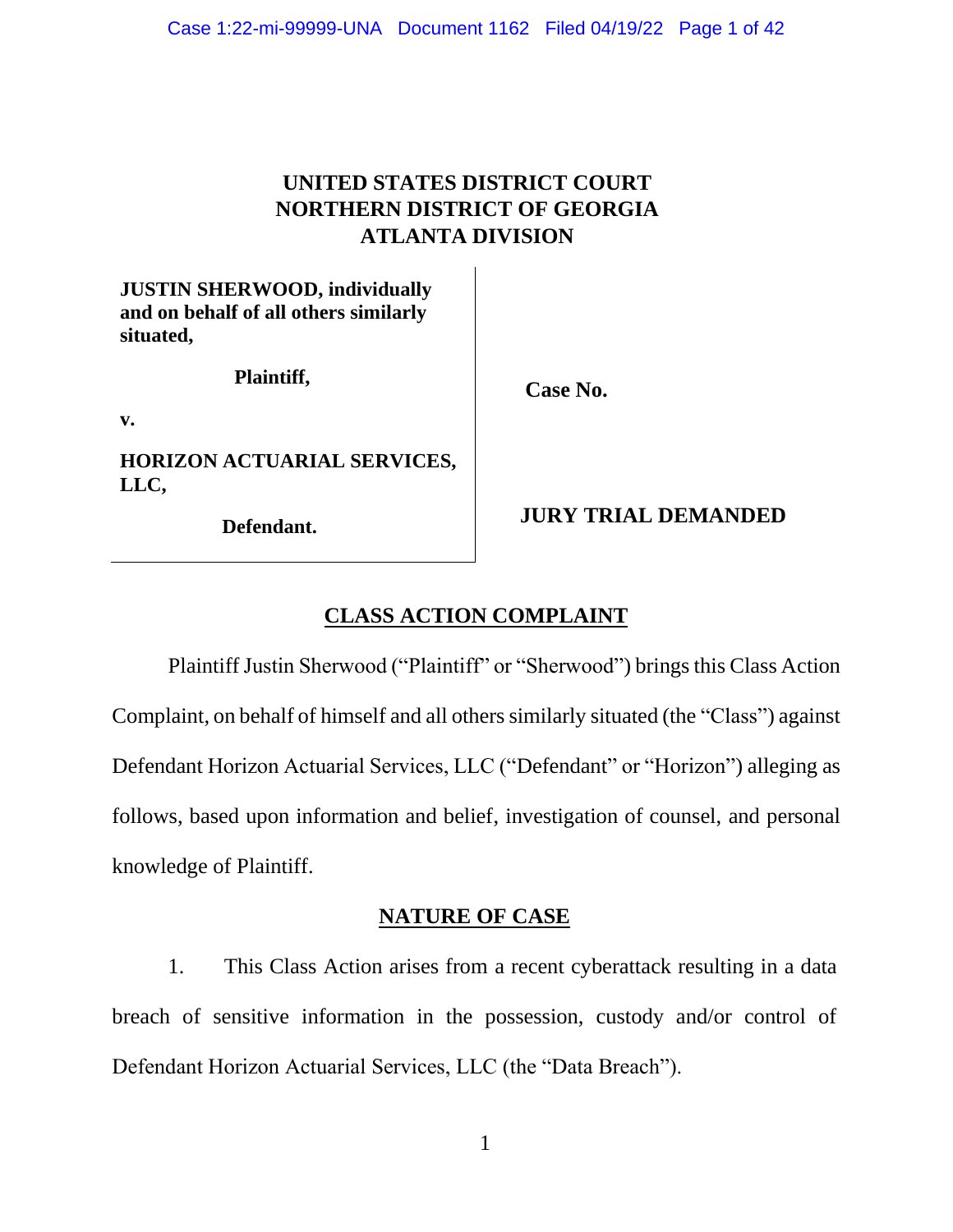2. The Data Breach resulted in unauthorized disclosure, exfiltration, and theft of Plaintiff's and Class Members' highly personal information called personal identifying information ("PII"), including names, Social Security Numbers, and dates of births.

3. The Data Breach occurred on or about November 10th and 11th of 2021. Despite occurring in November 2021, Horizon waited to begin informing Class Members until roughly January 13, 2022. Plaintiff did not receive his Notice of Data Incident from Horizon until April 14, 2022 (it was dated April 8, 2022) – more than 5 months after the Data Breach occurred. During this time, Plaintiff and Class Members were unaware that their sensitive personal identifying information had been compromised, and that they were, and continue to be, at significant risk of identity theft and various other forms of personal, social, and financial harm.

4. Horizon failed to reasonably secure, monitor, and maintain the PII provided to it by its customers and business associates. Upon information and belief, the Data Breach resulted in the likely unauthorized access, download, exfiltration, and misuse of the PII by the cyber criminals who targeted that information through their wrongdoing.

5. The full extent of the types of PII, the scope of the breach, and the root cause of the Data Breach are all within the exclusive control of Defendant and its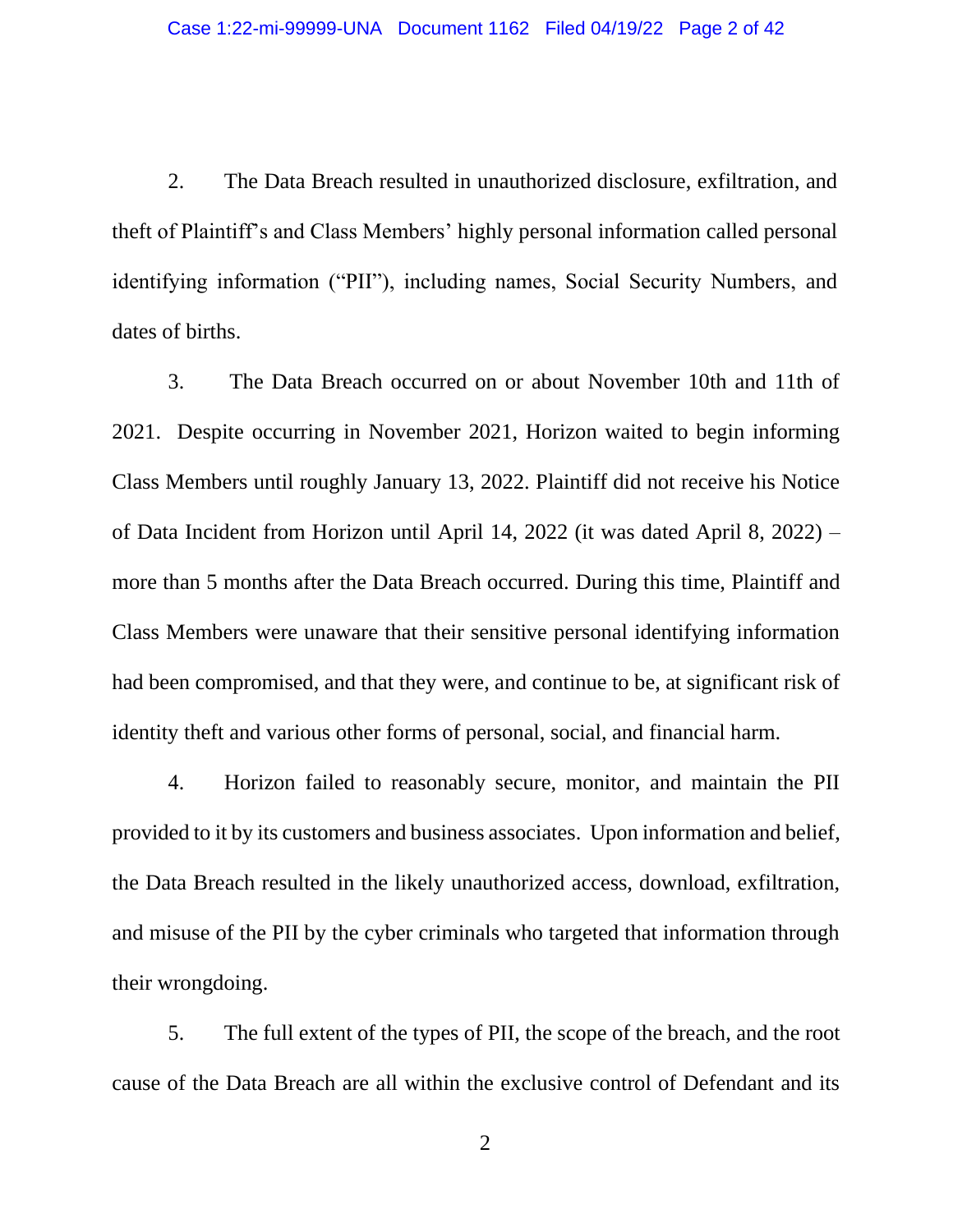agents, counsel, and forensic security vendors at this phase of the litigation.

6. By obtaining, collecting, using, and deriving a benefit from the PII of Plaintiff and Class Members, Defendant assumed legal and equitable duties to those individuals, and knew or should have known that it was responsible for safeguarding and protecting Plaintiff's and Class Members' PII from unauthorized access, disclosure, and theft due to criminal hacking activity.

7. Upon information and belief, Defendant is responsible for allowing this Data Breach because of multiple acts of negligence, including but not limited to its: failure to design, implement, and maintain reasonable and adequate data security systems and safeguards, including but not limited to a lack of encryption; and/or its failure to exercise reasonable care in the hiring, supervision, and training of its employees, agents, and vendors; and/or its failure to comply with industry-standard data security practices; and/or its failure to comply with state and federal laws and regulations that govern data security and practices which are intended to protect the type of PII at issue in this action.

8. In this era of frequent data security attacks and data breaches, particularly in the financial industry, Defendant's failures leading to the Data Breach are particularly egregious, as this Data Breach was highly foreseeable.

9. Criminal hackers obtained Plaintiff's and Class Members' PII because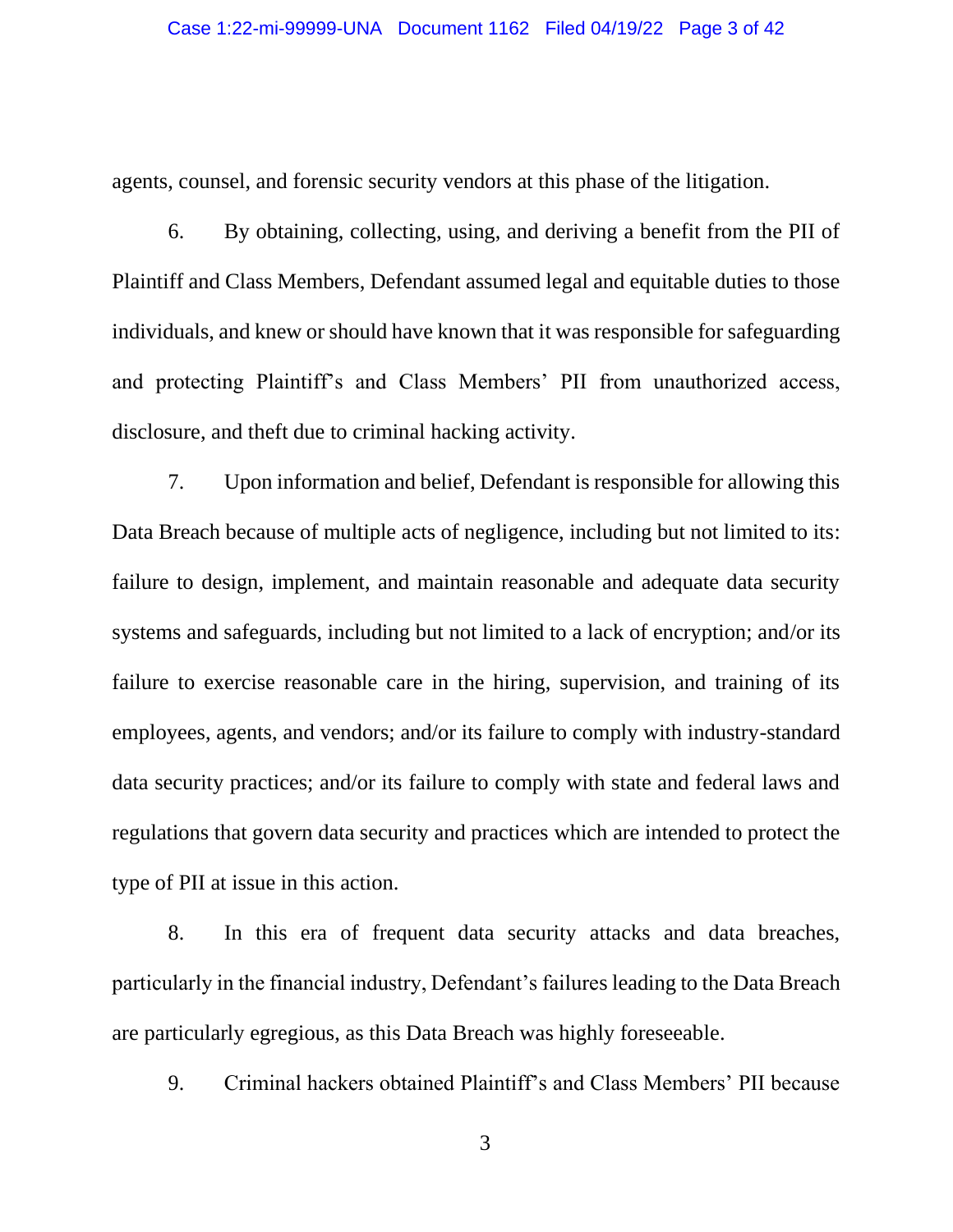of its value in exploiting and stealing the identities of Plaintiff and the Class Members.

10. As a direct and proximate result of the Data Breach, Plaintiff and Class Members are now at a significant present and future risk of identity theft, financial fraud, and/or other identity-theft or fraud, imminently and for years to come.

11. As a direct and proximate result of Defendant's data security failures and the Data Breach, Plaintiff and Class Members have suffered actual, concrete, and imminent injuries. These injuries include: (i) lost or diminished value of PII; (ii) out-of-pocket expenses associated with the prevention, detection, and recovery from identity theft, tax fraud, and/or unauthorized use of their PII; (iii) lost opportunity costs associated with attempting to mitigate the actual consequences of the Data Breach, including but not limited to lost time; (iv) the continued and certainly increased risk to their PII, which: (a) remains unencrypted and available for unauthorized third parties to access and abuse; and (b) may remain backed up in Defendant's possession and is subject to further unauthorized disclosures so long as Defendant fails to undertake appropriate and adequate measures to protect the PII; (v) the invasion of privacy; (vi) the compromise, disclosure, theft, and unauthorized use of Plaintiff's and the Class Members' PII; and, (vii) emotional distress, fear, anxiety, nuisance and annoyance related to the theft and compromise of their PII.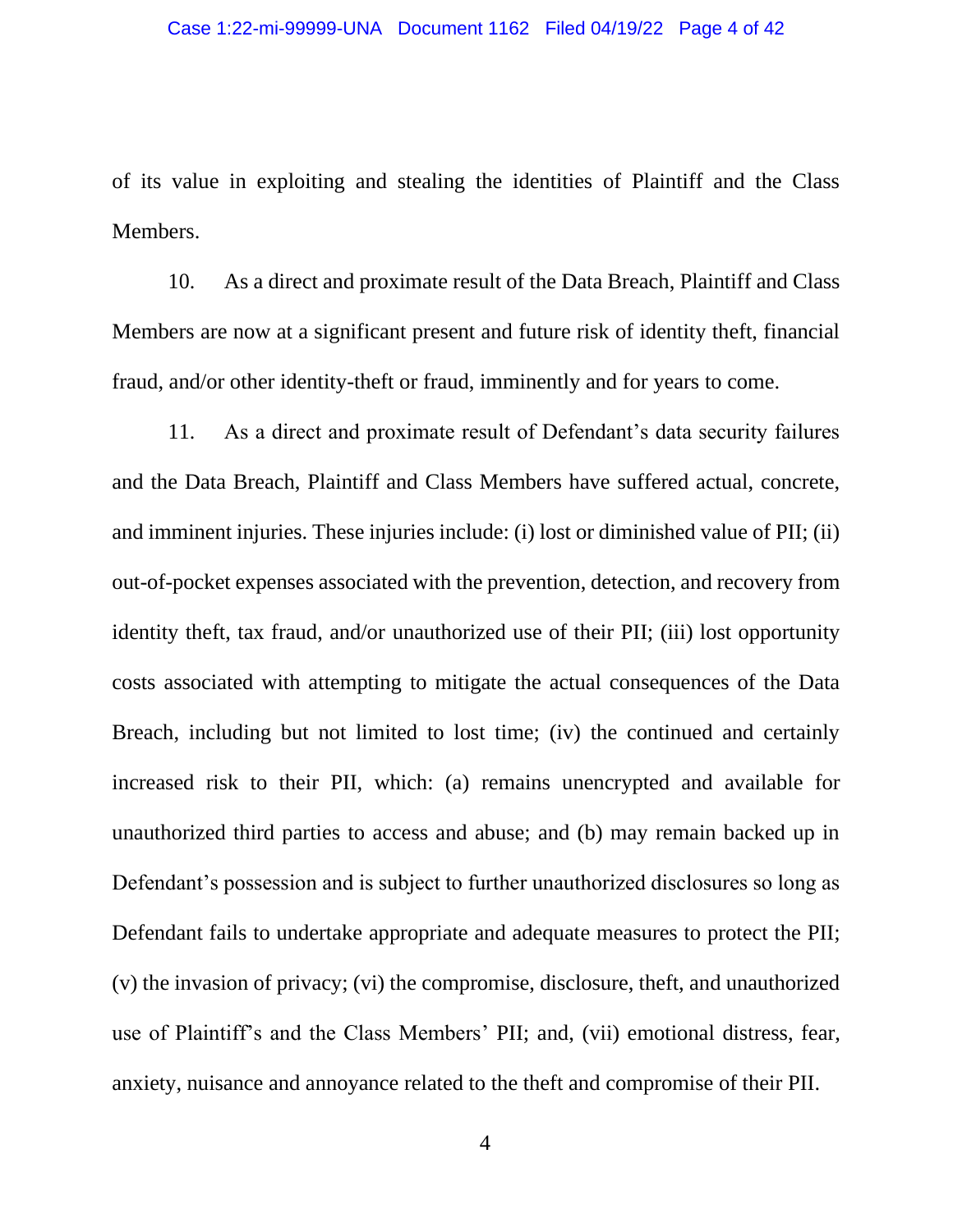12. Plaintiff and Class Members seek to remedy these harms and prevent any future data compromise on behalf of themselves and all similarly situated persons whose personal data was compromised and stolen as a result of the Data Breach and remains at risk due to inadequate data security.

13. Plaintiff and Class Members have a continuing interest in ensuring that their information is and remains safe, and they should be entitled to injunctive and other equitable relief.

14. Accordingly, Plaintiff, on behalf of himself and other Class Members, asserts claims for Negligence (Count I), and Declaratory Judgment and Injunctive Relief (Count II).

#### **PARTIES**

## *Plaintiff Justin Sherwood*

15. Plaintiff Justin Sherwood is, and at all times relevant has been, a resident and citizen of Nevada, and intends to remain a citizen of Nevada. Plaintiff received a "Notice of Data Breach" letter dated April 8, 2022 on April 14, 2022. The letter notified Plaintiff that on November 10 and 11, 2021, two of Horizon's computer servers were accessed by unauthorized actors and the certain PII was included in the files that were accessed including Plaintiff's name, date of birth and Social Security number.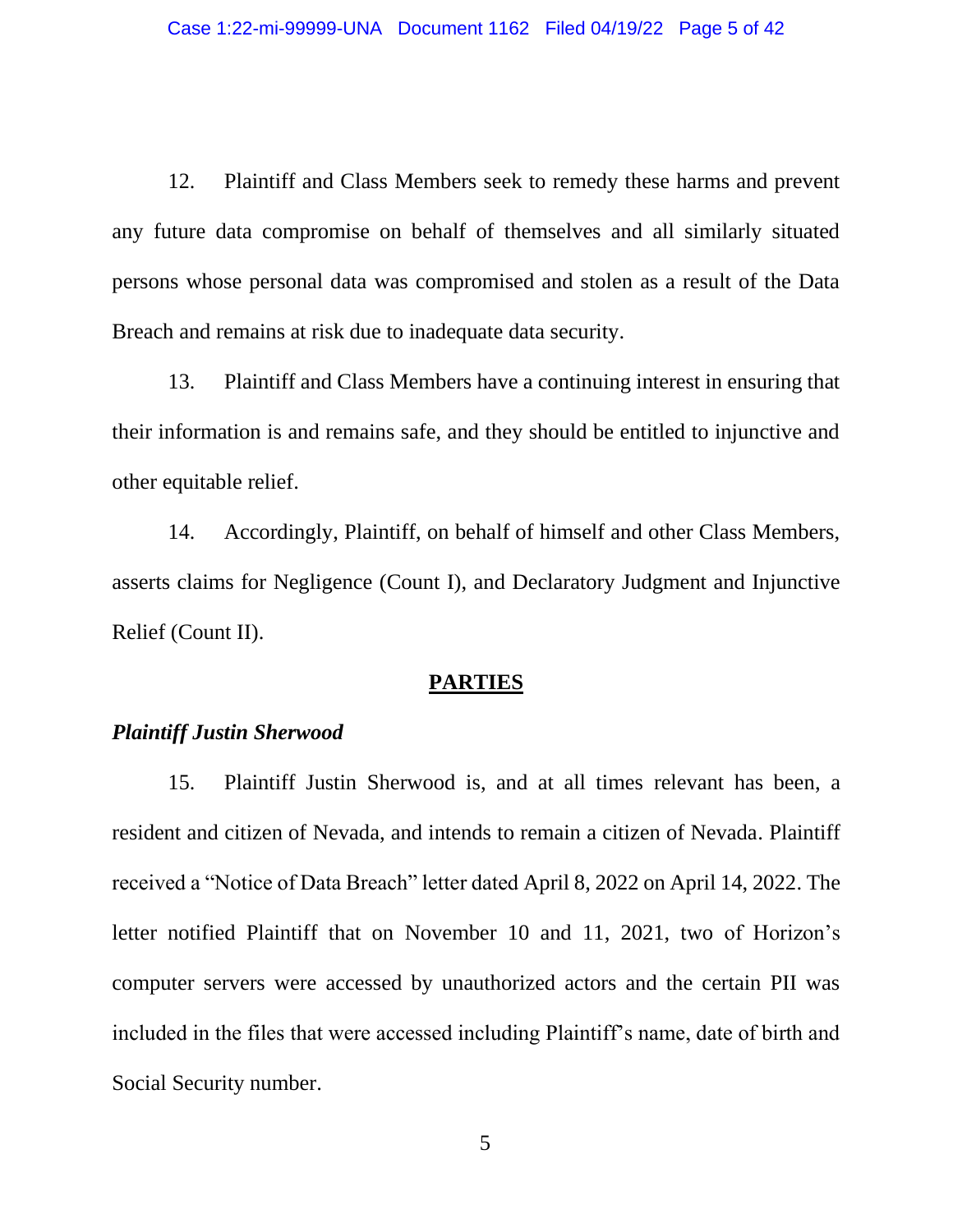## *Defendant Horizon Actuarial Services, LLC*

16. Defendant Horizon Actuarial Services, LLC is organized under the laws of Delaware and has a principal place of business in Atlanta, Georgia. The members of Horizon as an LLC are the following individuals: (1) Stan Goldfarb, a citizen of Maryland; (2) Mary Ann Dunleavy, a citizen of Maryland; (3) Cary Franklin, a citizen of California; (4) Kathleen Coda, a citizen of California; (5) Ron Littler, a citizen of California; (6) Mark Lewis, a citizen of Georgia; (7) Nathan Slaff, a citizen of Georgia; and (8) Tom Cliffel, a citizen of Ohio.<sup>1</sup>

## **JURISDICTION AND VENUE**

17. This Court has original jurisdiction over this action under the Class Action Fairness Act, 28 U.S.C. § 1332(d)(2) because Plaintiff and at least one member of the putative Class, as defined below, are citizens of a different state than Defendant Horizon, there are more than 100 putative class members, and the amount in controversy exceeds \$5 million exclusive of interest and costs. For example, Plaintiff is a citizen of Nevada and none of the members of Horizon's LLC are citizens of Nevada.

<sup>&</sup>lt;sup>1</sup> *See also* https://www.horizonactuarial.com/about-us.html (noting that Horizon "is an independent company operating as a limited liability corporation incorporated in the state of Delaware. It is owned and operated by its principals.") (Last visited on Apr. 17, 2022).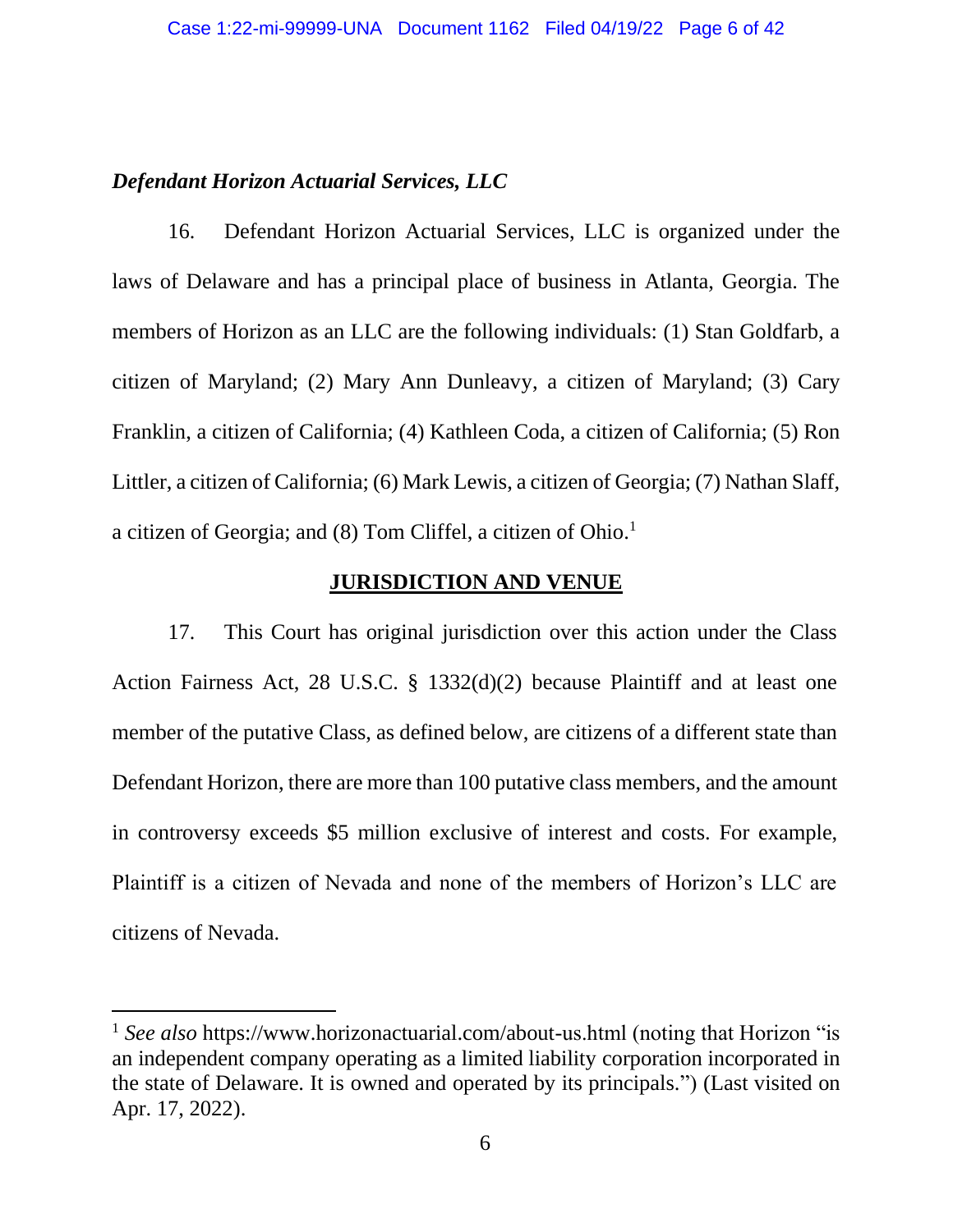18. This Court has general personal jurisdiction over Horizon because its principal place of business at 1040 Crown Pointe Parkway, Suite 560, Atlanta, Georgia, regularly conducts business in Georgia, and has sufficient minimum contacts in Georgia. Defendant intentionally availed itself of this jurisdiction by marketing and selling products and services from Georgia to many businesses nationwide.

19. Venue is proper in this Court pursuant to 28 U.S.C. § 1391(b) because Horizon's principal place of business is in this District and a substantial part of the events, acts, and omissions giving rise to Plaintiff's claims occurred in this District.

# **FACTUAL BACKGROUND**

## *Horizon Actuarial Services, LLC*

20. Horizon began offering its actuarial services for multiemployer and Taft-Hartley plans on February 1, 2008. It boasts that is provides "superior actuarial and consulting services to multiemployer benefit plans – first as the Wyatt Company, then as Watson Wyatt, and now as Horizon Actuarial Services, LLC." 2 Furthermore, Horizon provides "a wide array of services related to defined benefit pension plans, including annual actuarial valuations, PPA compliance, plan design,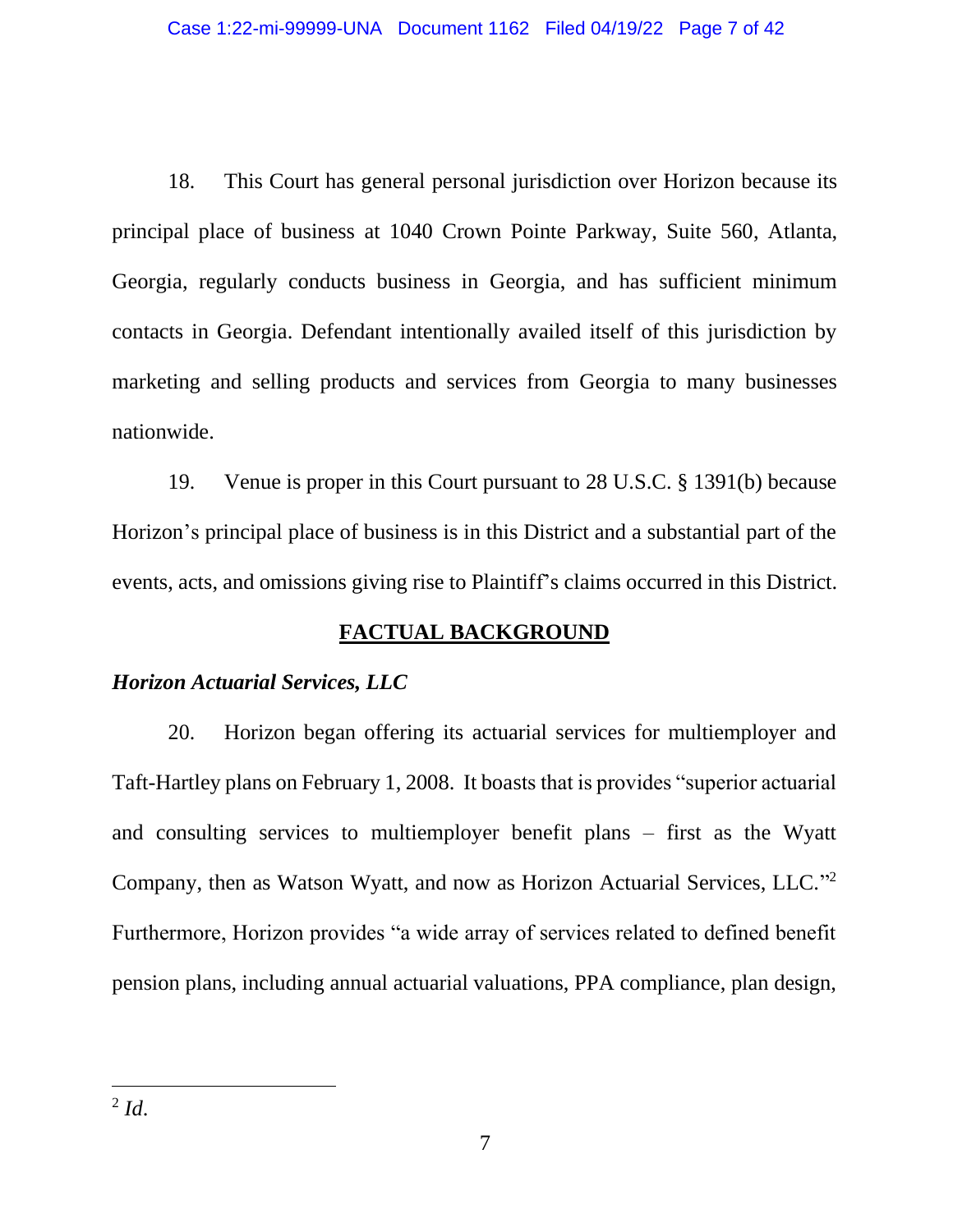asset-liability modeling, actuarial reviews, and merger and spin-off studies."<sup>3</sup>

21. As detailed more fully below, Horizon failed to safely and securely store the PII entrusted to it and failed to prevent it from being compromised during the Data Breach.

22. Horizon's website includes a link titled Notice of Data Incident.<sup>4</sup> The link states that Horizon "is providing notice of a data privacy incident on behalf of itself and the benefit plans listed below to whom Horizon Actuarial provides technical and actuarial consulting services (the 'Plans'). Horizon Actuarial received information regarding plan participants and their family members for business and compliance purposes." Those benefit plans include:

- − Airconditioning and Refrigeration Industry & Welfare Trust Fund
- − Airconditioning and Refrigeration Industry Retirement Trust Fund
- − Fox Valley & Vicinity Labor Pension Plan
- − Fox Valley & Vicinity Labor Welfare Plan
- − Major League Baseball Players Benefit Plan
- − National Hockey League Players Association Health and Benefits Fund
- − National Roofing Industry Pension Plan, OCU Health & Welfare Trust

− OCU Pension Trust

- − Operating Engineers Local 324 Pension Plan
- − Patriot Retirees Voluntary Employees' Beneficiary Association
- − Rocky Mountain UFCW Health Benefit Plan for Retired Employees

<sup>3</sup> *Id*.

<sup>4</sup> https://www.horizonactuarial.com/notice-of-data-incident.html (last visited on Apr. 17, 2022).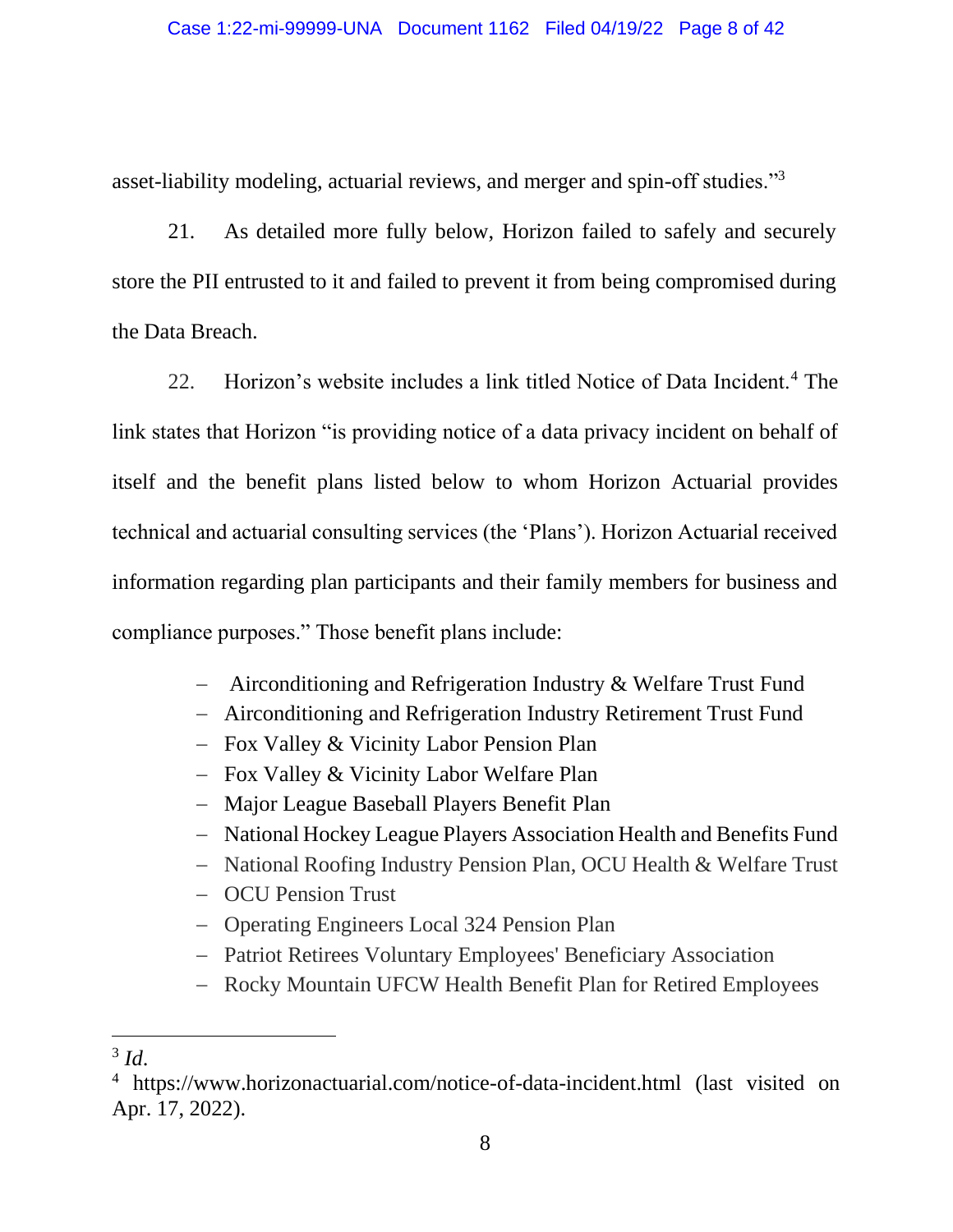- − Rocky Mountain UFCW Retail and Meat Pension Plan
- − Roofers Local 20 Pension Plan
- − Roofers Local No. 20 Health & Welfare Plan
- − Teamsters Local 1034 Pension Fund
- − Teamsters Local 27 Pension Fund
- − Teamsters Local 295 Employers Group Welfare Trust
- − Teamsters Local 813 Pension Fund
- − Twin Cities Bakery Drivers Health & Welfare Fund
- − Twin Cities Bakery Drivers Pension Fund
- − UA Local 198 Pension Fund, UFCW & Employers Benefit Trust
- − UFCW Comprehensive Benefit Trust
- − UFCW Intermountain Health Fund
- − UFCW Local 711 & Retail Food Employers Benefit Fund
- − United Union of Roofers Burial Benefit Fund. 5
- 23. Horizon's website confirmed PII was included in the Data Breach:

"The investigation revealed that two Horizon Actuarial computer servers were accessed without authorization for a limited period on November 10 and 11, 2021. The group provided a list of information they claimed to have stolen. The types of information impacted may include names, dates of birth, Social Security numbers, and health plan information."<sup>6</sup>

<sup>5</sup> *Id.*

<sup>6</sup> *Id*.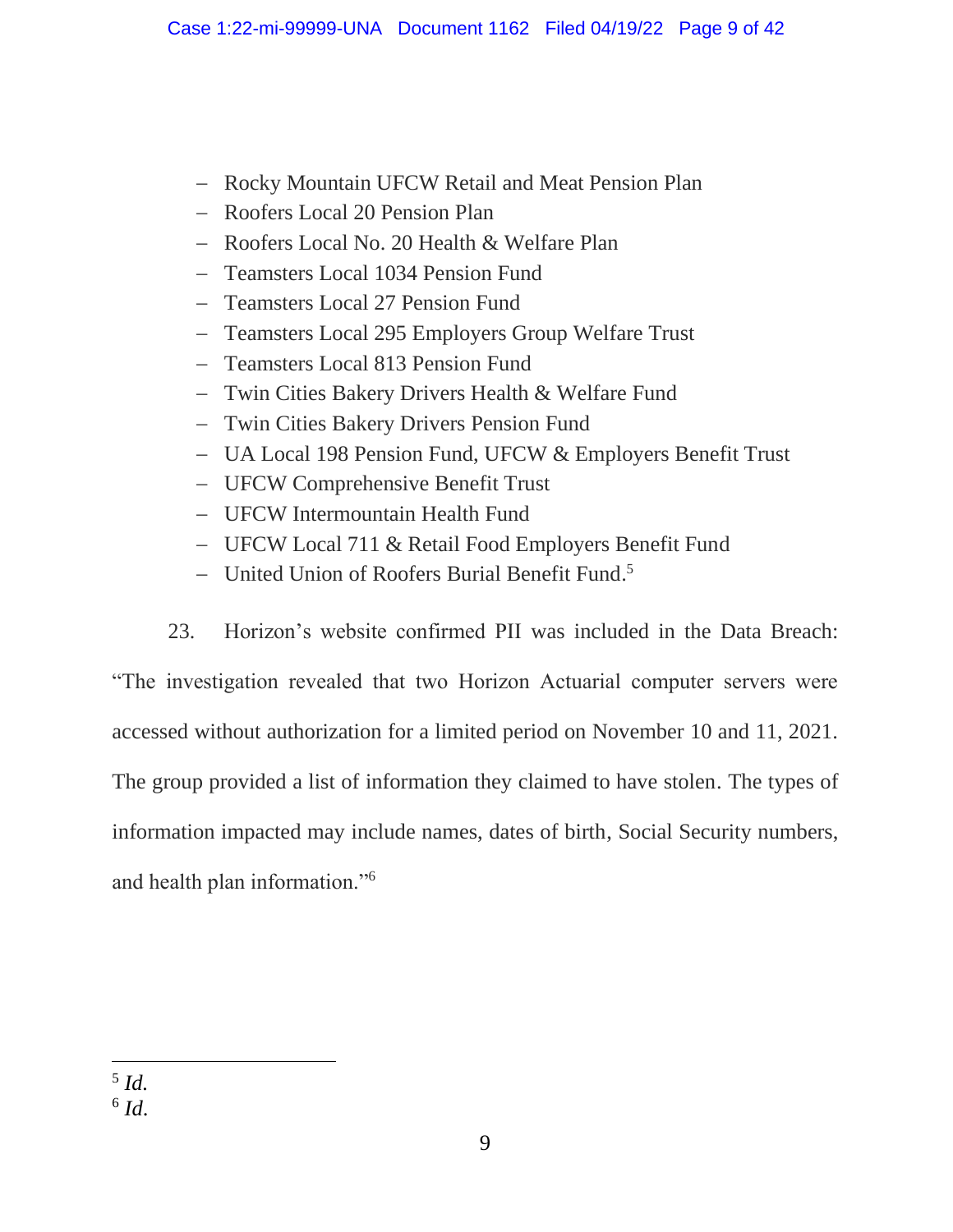24. Acknowledging deficiencies in its cybersecurity policies and procedures, Horizon had to implement additional security "measures to protect against similar incidents moving forward."<sup>7</sup>

25. Horizon, given the highly sensitive nature of the PII it possessed and the sensitivity of the actuarial services it provides, had a duty to safeguard, protect, and encrypt Plaintiff's and Class Members' PII.

## *Data Breaches Lead to Identity Theft and Cognizable Injuries.*

26. The PII of consumers, such as Plaintiff and Class Members, is valuable and has been commoditized in recent years.

27. Defendant was at all times fully aware of its obligations to protect Plaintiff's and Class Members' PII because of its business model of collecting PII and storing such information for the purpose of administering actuarial services for pecuniary gain. Defendant was also aware of the significant repercussions that would result from its failure to do so.

28. Horizon knew, or should have known, the importance of safeguarding the PII entrusted to it and of the foreseeable consequences if its data security were breached. Horizon failed, however, to take adequate cybersecurity measures to prevent the Data Breach from occurring.

<sup>7</sup> *Id*.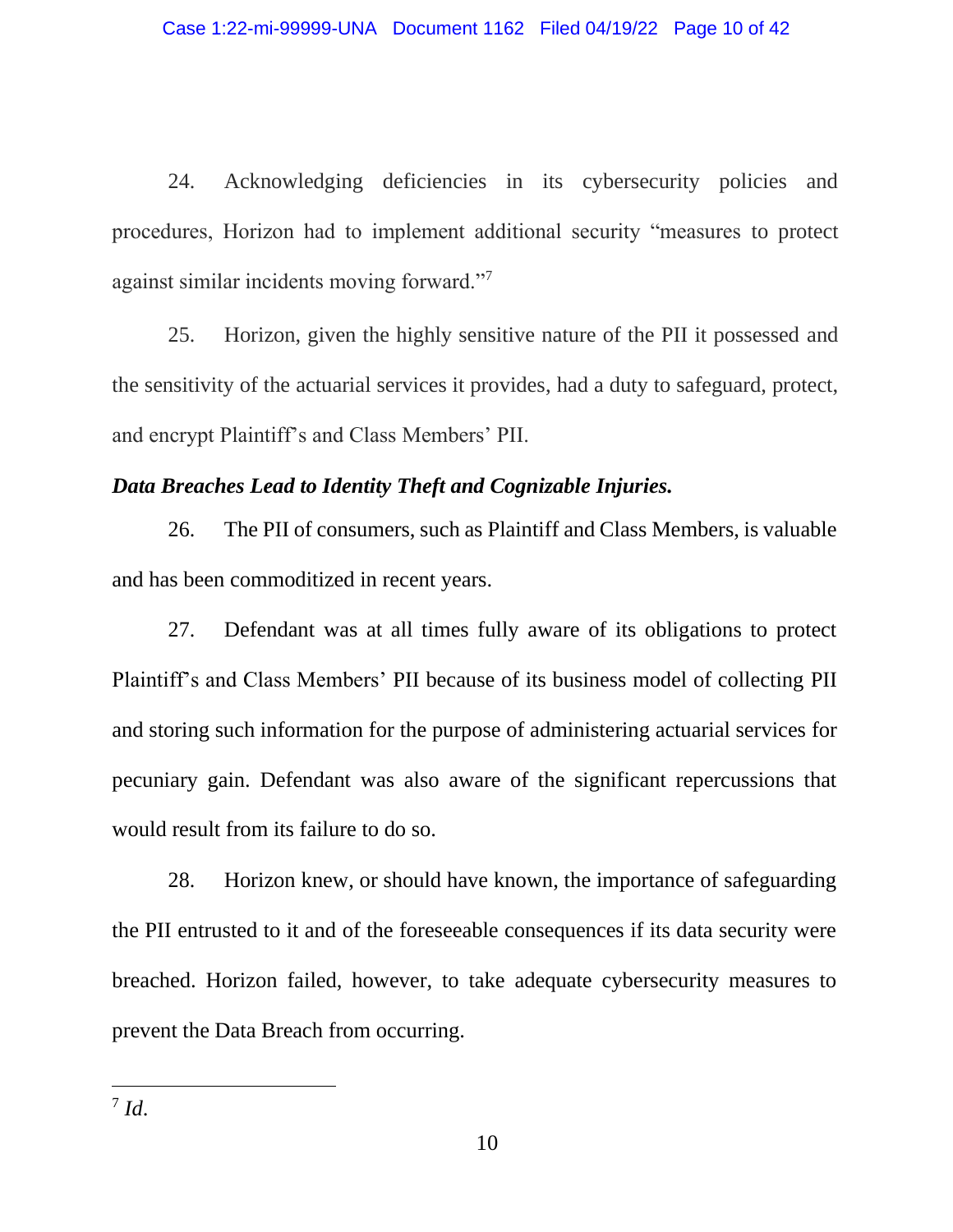29. PII is a valuable commodity to identity thieves, particularly when it is aggregated in large numbers when multiple types of information for a single user are combined. As the Federal Trade Commission ("FTC") recognizes, identity thieves can use this information to commit an array of crimes including identity theft and/or financial fraud.

30. According to the United States Cybersecurity & Infrastructure Security Agency:

Ransomware is an ever-evolving form of malware designed to encrypt files on a device, rendering any files and the systems that rely on them unusable. Malicious actors then demand ransom in exchange for decryption. Ransomware actors often target and threaten to sell or leak exfiltrated data or authentication information if the ransom is not paid. In recent years, ransomware incidents have become increasingly prevalent among the Nation's state, local, tribal, and territorial (SLTT) government entities and critical infrastructure organizations.<sup>8</sup>

31. Since these warnings, PII-related breaches have continued to rapidly increase, and yet, Defendant failed to exercise the reasonable care in hiring, training, and supervising its employees and agents to implement necessary data security and protective measures.

32. As such, Defendant should have not only known about the potential for

<sup>8</sup> https://www.cisa.gov/ransomware (last visited Apr. 16, 2021).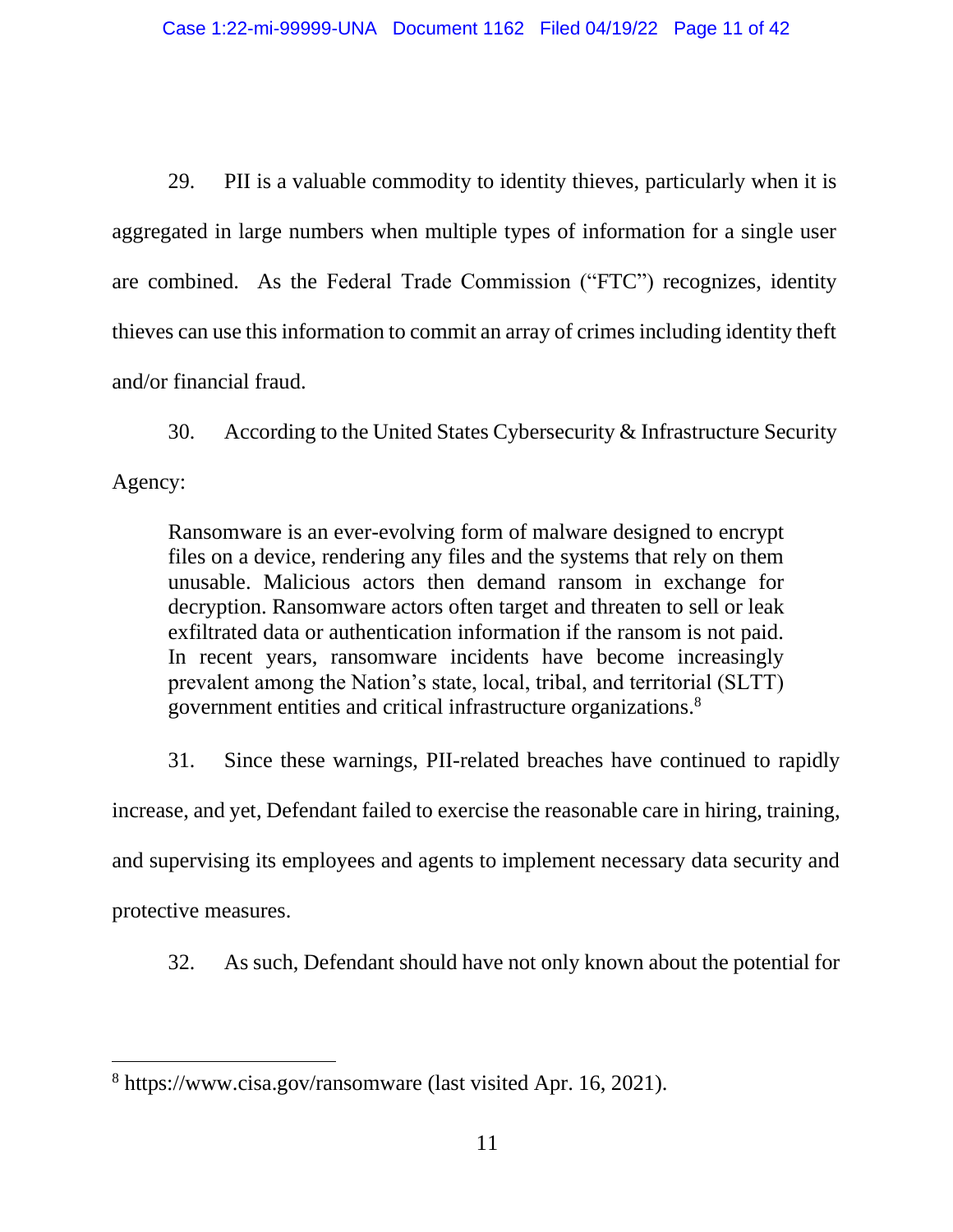the data breach but should have taken steps to increase the security. Instead, Horizon relied on its outdated data security safeguards leading to the Data Breach.

33. The ramifications of Defendant's failure to keep Plaintiff's and Class Members' PII secure are severe. Identity theft occurs when someone uses another's personal and financial information such as a person's name, account number, Social Security number, driver's license number, date of birth, and/or other information, without permission, to commit fraud or other crimes.

34. Stolen PII is often trafficked on the "dark web," a heavily encrypted part of the Internet that is not accessible via traditional search engines. Law enforcement has difficulty policing the "dark web" due to this encryption, which allows users and criminals to conceal identities and online activity.

35. Once PII is sold, it is often used to gain access to various areas of the victim's digital life, including bank accounts, social media, credit card, and tax details. This can lead to additional PII being harvested from the victim, as well as PII from family, friends, and colleagues of the original victim.

36. According to the FBI's Internet Crime Complaint Center (IC3) 2020 Internet Crime Report, Internet-enabled crimes reached their highest number of complaints and dollar losses that year, resulting in more than \$4.1 billion in losses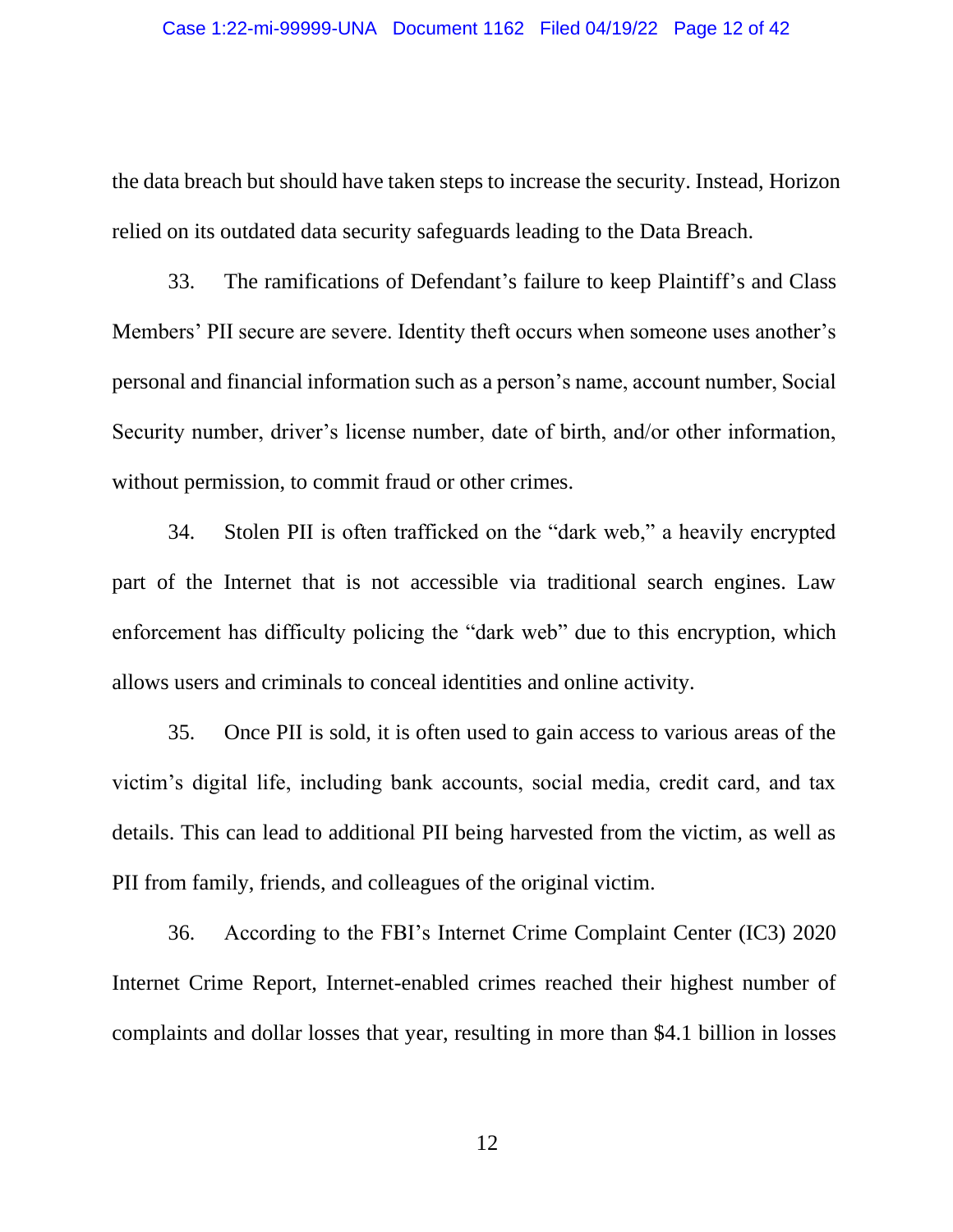to individuals and business victims.<sup>9</sup>

37. In 2020, as the COVID-19 global pandemic permeated all aspects of life, cyber fraudsters took the opportunity to exploit the pandemic and targeted both businesses and individuals. $10<sup>10</sup>$ 

38. Data breaches facilitate identity theft as hackers obtain consumers' PII, thereafter using it to siphon money from current accounts, open new accounts in the names of their victims, or sell consumers' PII to others who do the same.

39. Victims of identity theft often suffer indirect financial costs as well, including the costs incurred due to litigation initiated by creditors and in overcoming the many obstacles they face in obtaining or retaining credit.

40. In addition to out-of-pocket expenses that can exceed thousands of dollars for the victim of new account identity theft, and the emotional toll identity theft can take, many victims have to spend a considerable time repairing the damage caused by the theft of their PII. Victims of new account identity theft will likely have to spend time correcting fraudulent information in their credit reports and continuously monitor their reports for future inaccuracies, close existing bank/credit accounts, open new ones, and dispute charges with creditors.

<sup>&</sup>lt;sup>9</sup> https://www.ic3.gov/Media/PDF/AnnualReport/2020\_IC3Report.pdf (last visited Jan. 22, 2022). <sup>10</sup> *Id.*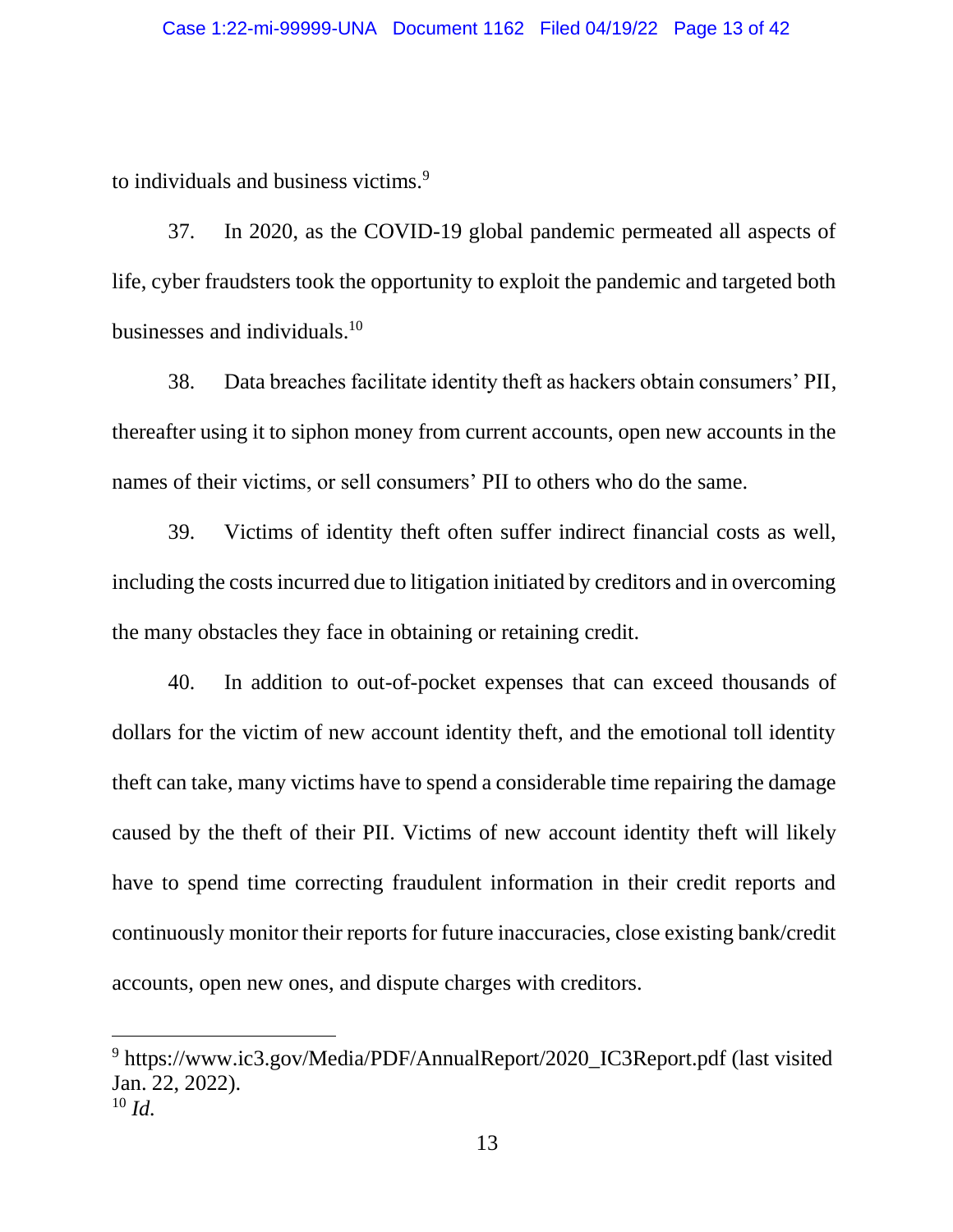41. Further complicating the issues faced by victims of identity theft, data thieves often wait years before attempting to use the stolen PII. To protect themselves, Plaintiff and Class Members (and the business entities whose information was breached) will need to be remain vigilant against unauthorized data use for years or even decades to come.

42. The FTC has also recognized that consumer data is a new (and valuable) form of currency. In a recent FTC roundtable presentation, former Commissioner, Pamela Jones Harbour, underscored this point: Most consumers cannot begin to comprehend the types and amount of information collected by businesses, or why their information may be commercially valuable. Data is currency.

43. Recognizing the high value consumers place on their PII, many companies now offer consumers an opportunity to sell this information to advertisers and other third parties. The idea is to give consumers more power and control over the type of information they share and who ultimately receives the information. And, by making the transaction transparent, consumers—not criminals—will be compensated.<sup>11</sup>

<sup>11</sup> *See* Steve Lohr, You Want My Personal Data? Reward Me for It, The New York Times, *available at* http://www.nytimes.com/2010/07/18/business/18unboxed.html (last accessed Jan 22, 2022).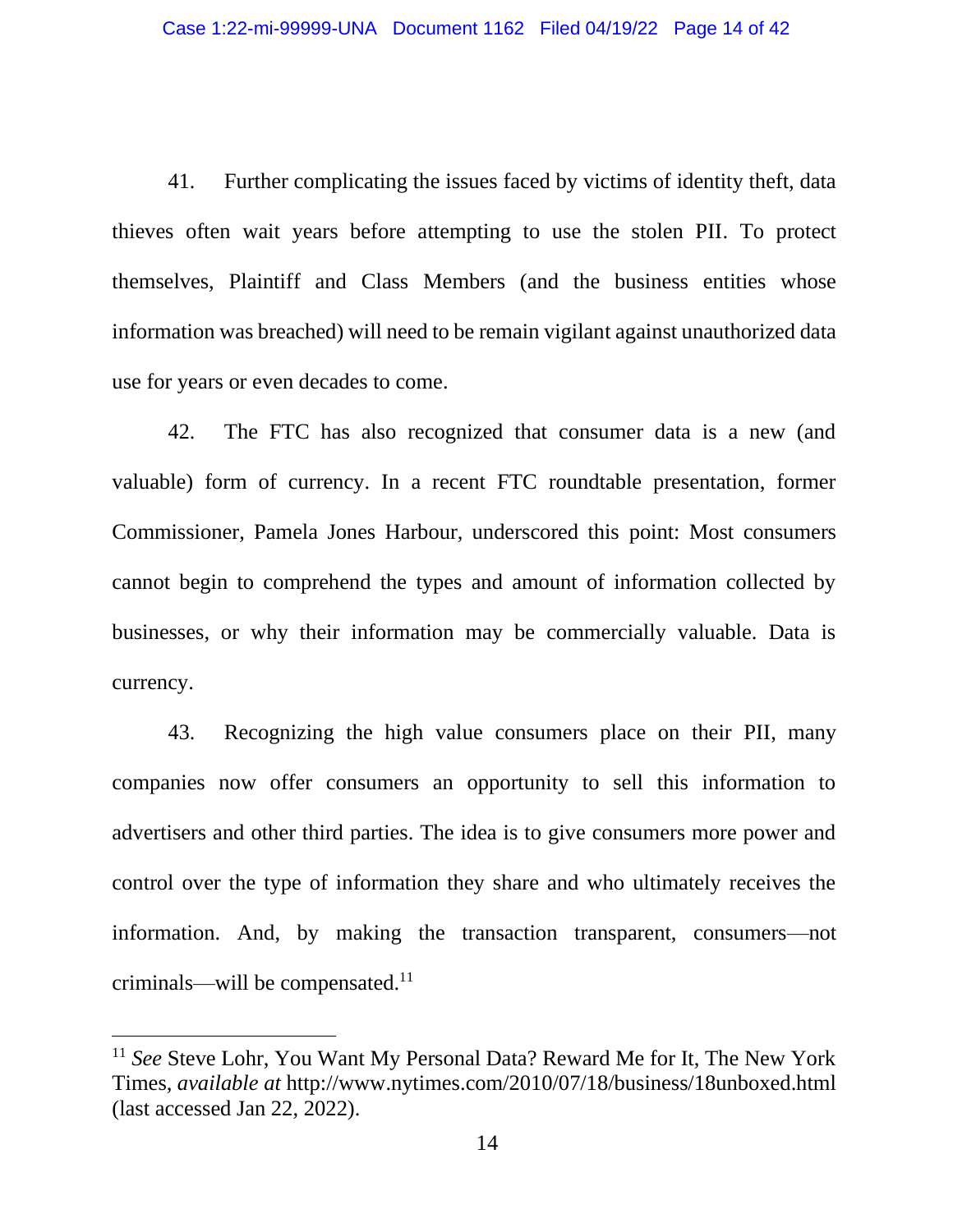44. Consumers place a high value on their PII, in addition to the privacy of same. Research shows how much consumers value their data privacy, and the amount is considerable.

45. By virtue of the Data Breach here and unauthorized release and disclosure of the PII of Plaintiff and the Class, Defendant has deprived Plaintiff and Class Members of the substantial value of their PII, to which they are entitled. As previously alleged, Defendant failed to provide reasonable and adequate data security, pursuant to and in compliance with industry standards and applicable law.

46. According to the FTC, unauthorized PII disclosures wreak havoc on consumers' finances, credit history and reputation, and can take time, money, and patience to resolve the fallout.<sup>12</sup>

47. Identity theft associated with data breaches is particularly pernicious due to the fact that the information is made available, and has usefulness to identity thieves, for an extended period of time after it is stolen. As a result, victims suffer immediate and long-lasting exposure and are susceptible to further injury over the passage of time.

48. Even absent any adverse use, consumers suffer injury from the simple

<sup>12</sup> *See* Taking Charge, What to Do If Your Identity is Stolen, FTC, at 3 (2012), *available at* http://www.consumer.ftc.gov/articles/pdf-0009-taking-charge.pdf (last accessed Jan. 22, 2021).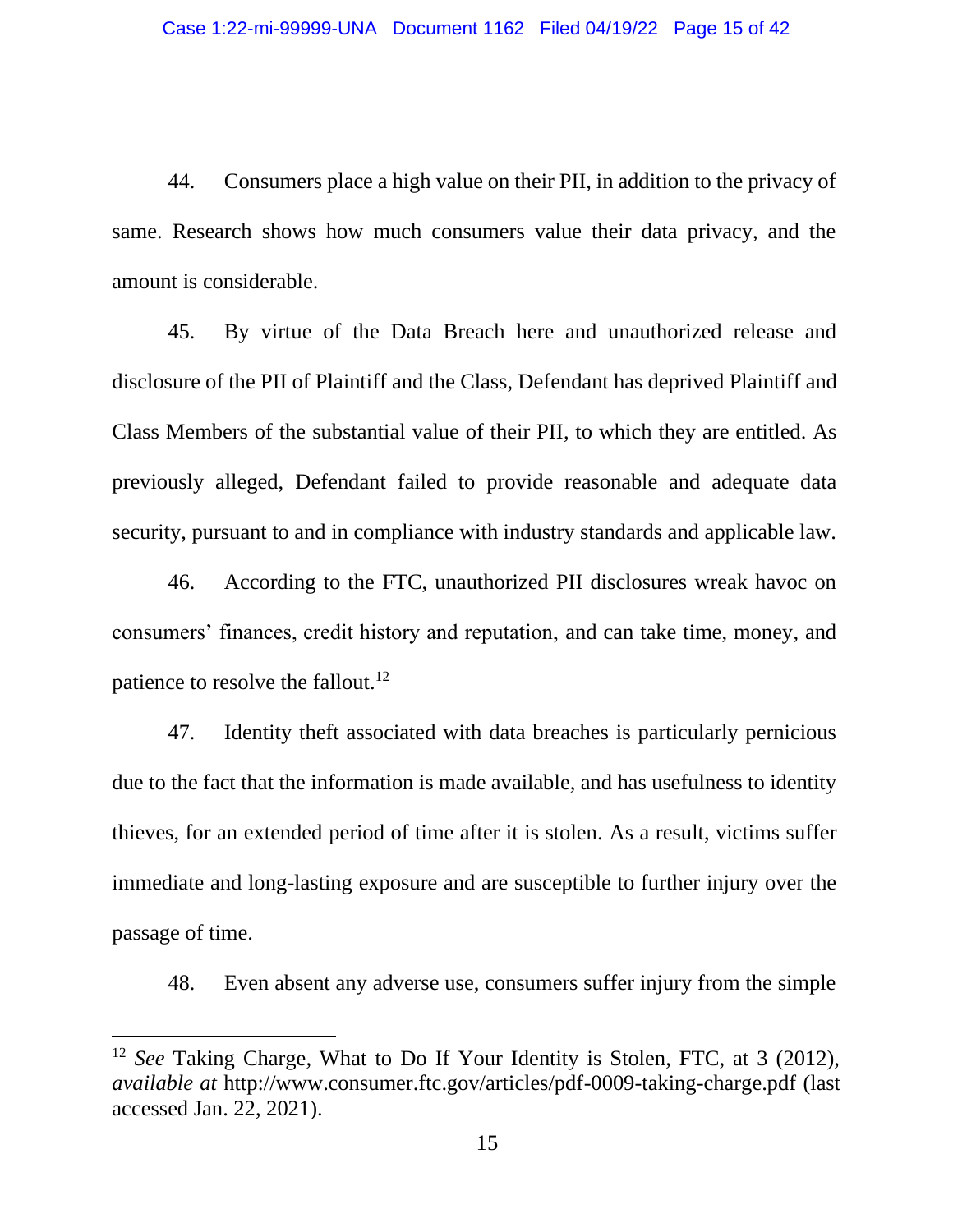fact that information associated with their financial accounts and identity has been stolen. When such sensitive information is stolen, accounts become less secure, and the information once used to sign up for bank accounts and other financial services is no longer as reliable as it had been before the theft. Thus, consumers must spend time and money to re-secure their financial position and rebuild the good standing they once had in the financial community.

49. As a direct and proximate result of Defendant's wrongful actions or omissions here, resulting in the Data Breach and the unauthorized release and disclosure of Plaintiff's and other Class Members' PII, Plaintiff and all Class Members have suffered, and will continue to suffer, ascertainable losses, economic damages, and other actual injury and harm, including, *inter alia,* (i) the resulting increased and imminent risk of future ascertainable losses, economic damages and other actual injury and harm, (ii) the opportunity cost and value of lost time they must spend to monitor their financial accounts and other accounts—for which they are entitled to compensation; (iii) out-of-pocket expenses for securing identity theft protection and other similar necessary services; and (iv) emotional distress as a result of having their PII impacted in the Data Breach.

#### *FTC Guidelines Prohibit Unfair or Deceptive Acts*

50. Horizon is prohibited by the Federal Trade Commission Act, 15 U.S.C.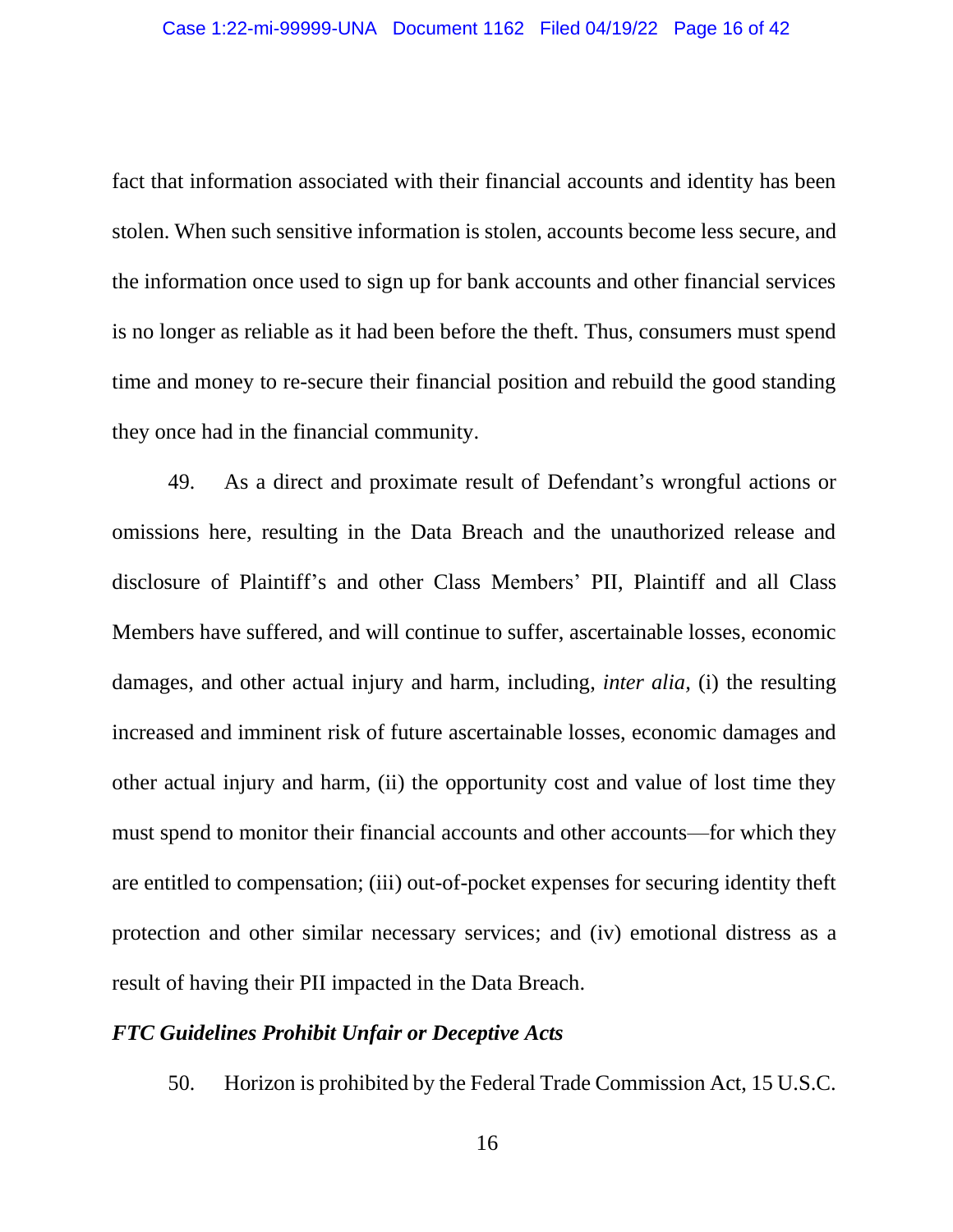§ 45 ("FTC Act") from engaging in "unfair or deceptive acts or practices in or affecting commerce." The FTC has concluded that a company's failure to maintain reasonable and appropriate data security for consumers' sensitive personal information is an "unfair practice" in violation of the FTC Act.

51. The FTC has promulgated numerous guides for businesses that highlight the importance of implementing reasonable data security practices. According to the FTC, the need for data security should be factored into all business decision-making.<sup>13</sup>

52. The FTC provided cybersecurity guidelines for businesses, advising that businesses should protect personal customer information, properly dispose of personal information that is no longer needed, encrypt information stored on networks, understand their network's vulnerabilities, and implement policies to correct any security problems. 14

53. The FTC further recommends that companies not maintain PII longer than is needed for authorization of a transaction; limit access to private data; require complex passwords to be used on networks; use industry-tested methods for

<sup>13</sup> https://www.ftc.gov/system/files/documents/plain-language/pdf0205 startwithsecurity.pdf (last visited Jan. 22, 2022).

<sup>14</sup> https://www.ftc.gov/system/files/documents/plain-language/pdf-0136protetingpersonal-information.pdf (last visited Jan. 22, 2022).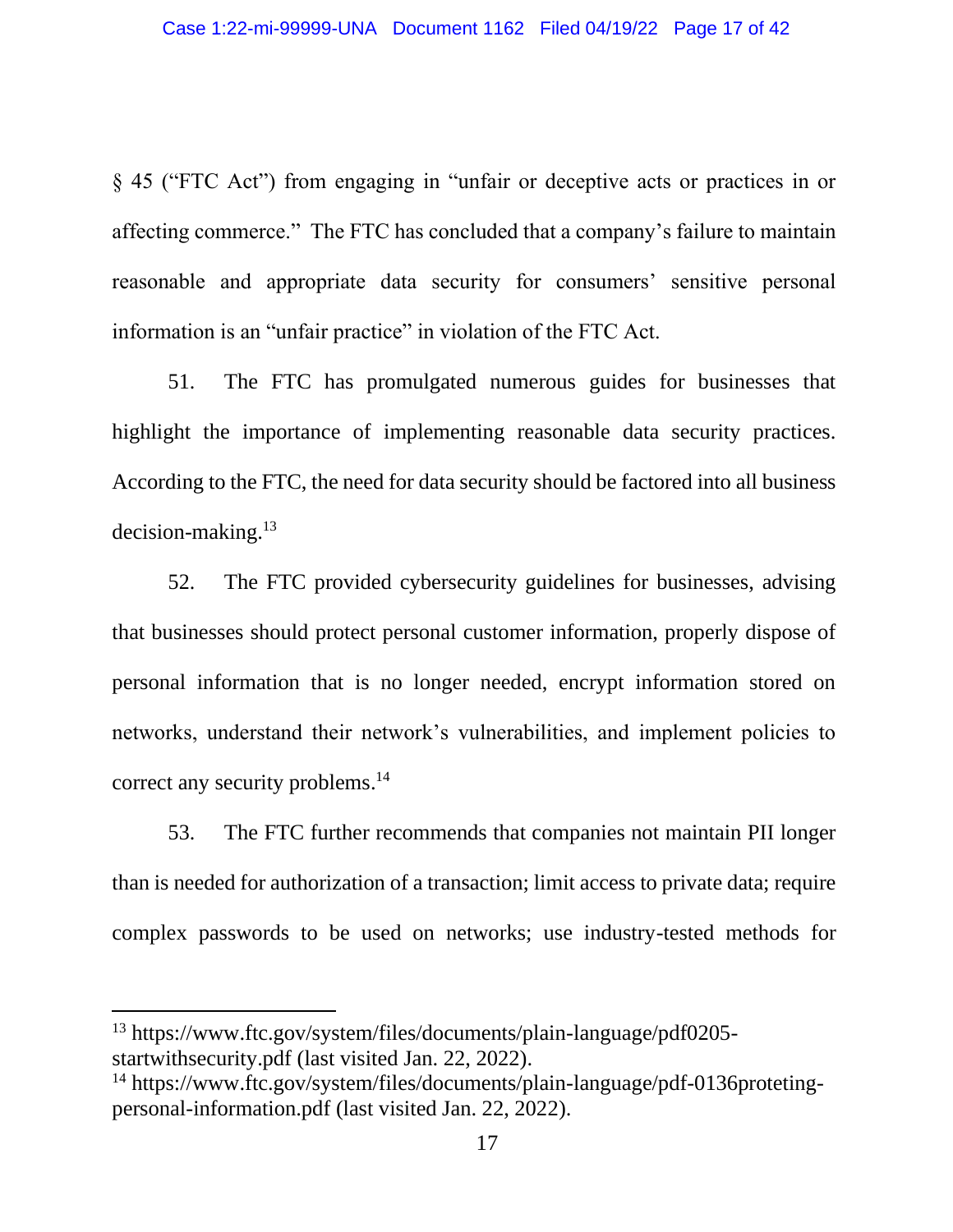security; monitor for suspicious activity on the network; and verify that third-party service providers have implemented reasonable security measures.<sup>15</sup>

54. The FTC has brought enforcement actions against businesses for failing to adequately and reasonably protect customer data, treating the failure to employ reasonable and appropriate measures to protect against unauthorized access to confidential consumer data as an unfair act or practice prohibited by Section 5 of the FTC Act. Orders resulting from these actions further clarify the measures businesses must take to meet their data security obligations.

55. Horizon failed to properly implement basic data security practices. Horizon's failure to employ reasonable and appropriate measures to protect against unauthorized access to consumer PII constitutes an unfair act or practice prohibited by Section 5 of the FTC Act.

56. Horizon was at all times fully aware of its obligations to protect Plaintiff's and Class Members' PII because of its business model of collecting PII and storing such information for analysis and for pecuniary gain. Horizon was also aware of the significant repercussions that would result from its failure to do so.

## **PLAINTIFF'S AND CLASS MEMBERS' DAMAGES**

57. At all relevant times, Defendant knew, or reasonably should have

<sup>15</sup> *Id.*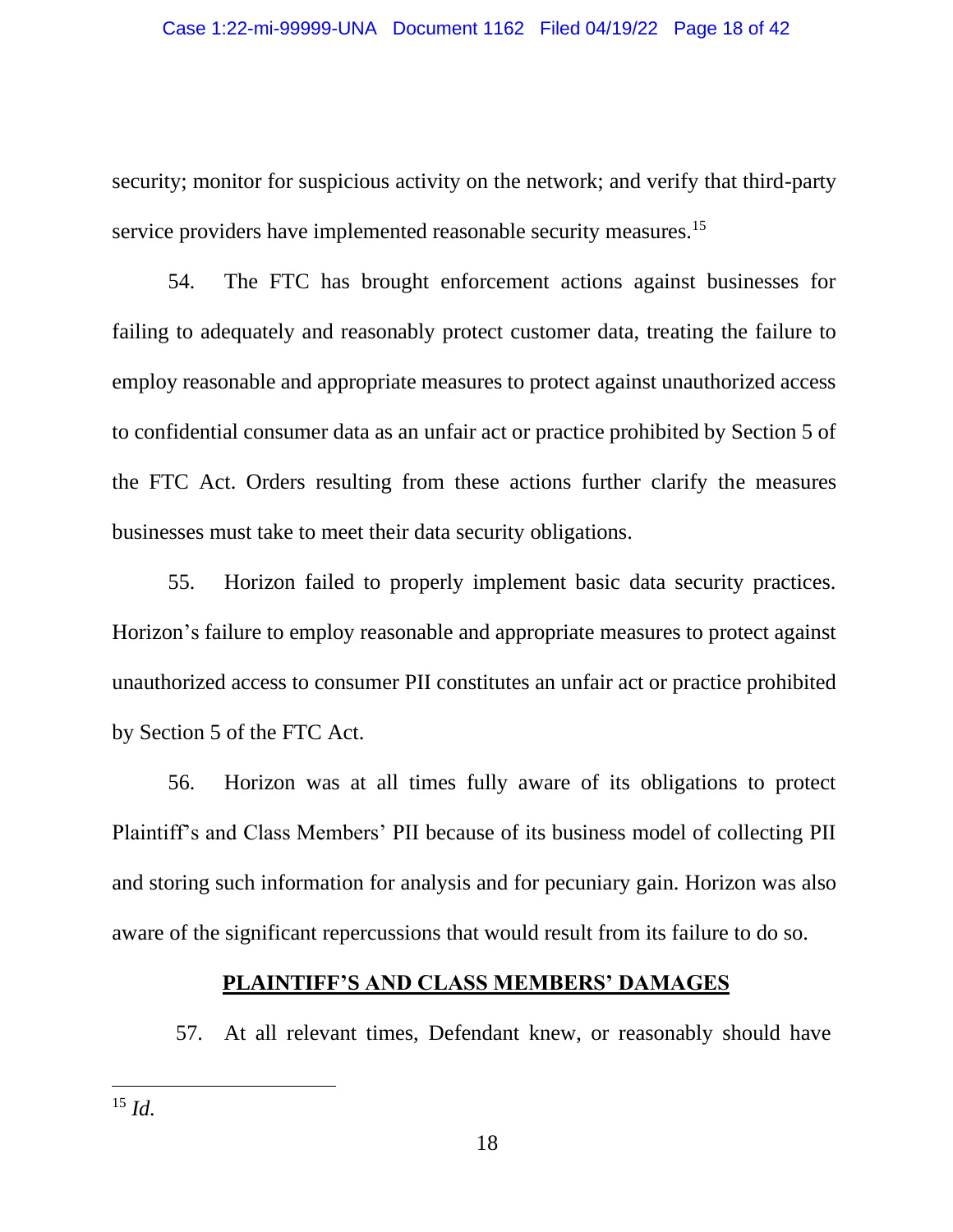known, of the importance of safeguarding PII and of the foreseeable consequences if its data security, or agent's data security systems were breached, including the significant costs that would be imposed on Plaintiff and the Class as a result of the breach.

58. As a direct and proximate result of Defendant's conduct, Plaintiff and the other Class Members have been placed at an imminent, immediate, and continuing increased risk of harm from fraud and identity theft.

59. As a result of the Breach, Plaintiff and the other Class Members must now be vigilant and review their credit reports for suspected incidents of identity theft, and educate themselves about security freezes, fraud alerts, and other steps to protect themselves against identity theft. The need for additional monitoring for identity theft and fraud will extend indefinitely into the future.

60. Even absent any adverse use, consumers suffer injury from the simple fact that information associated with their financial accounts and identity has been stolen. When such sensitive information is stolen, accounts become less secure and the information once used to sign up for bank accounts and other financial services is no longer as reliable as it had been before the theft. Thus, consumers must spend time and money to re-secure their financial position and rebuild the good standing they once had in the financial community.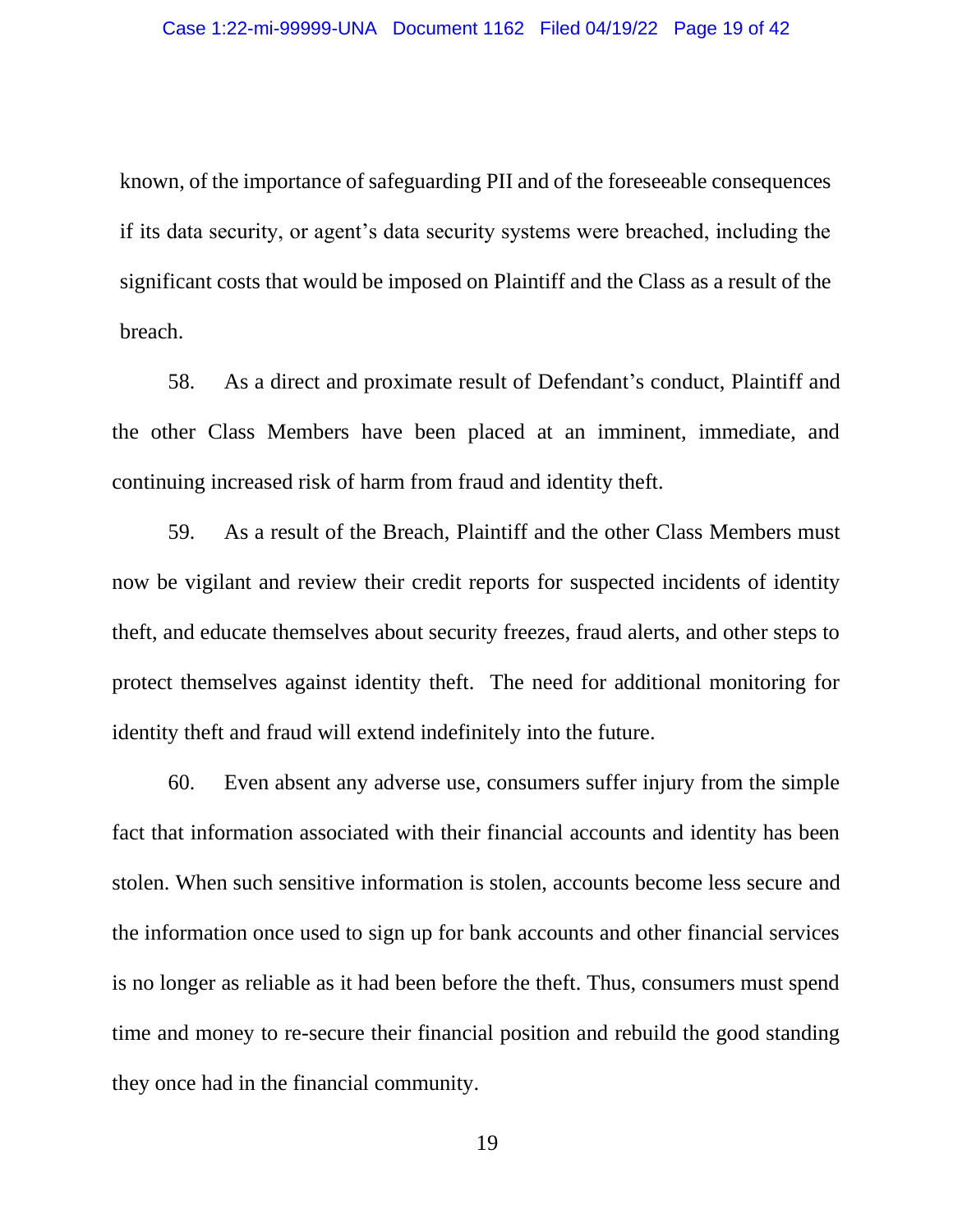61. Plaintiff and the other Class Members have suffered and will suffer actual injury due to loss of time and increased risk of identity theft as a direct result of the Breach. In addition to fraudulent charges, loss of use of and access to their account funds, costs associated with their inability to obtain money from their accounts, diminution of value of the data, and damage to their credit, Plaintiff and the other Class Members suffer ascertainable losses in the form of out-of-pocket expenses, opportunity costs, and the time and costs reasonably incurred to remedy or mitigate the effects of the Breach, including:

- A. Monitoring compromised accounts for fraudulent charges;
- B. Canceling and reissuing credit and debit cards linked to the financial information in possession of Defendant;
- C. Purchasing credit monitoring and identity theft prevention;
- D. Addressing their inability to withdraw funds linked to compromised accounts;
- E. Taking trips to banks and waiting in line to obtain funds held in limited accounts;
- F. Taking trips to banks and waiting in line to verify their identities in order to restore access to the accounts;
- G. Placing freezes and alerts with credit reporting agencies;
- H. Spending time on the phone with or at financial institutions to dispute fraudulent charges;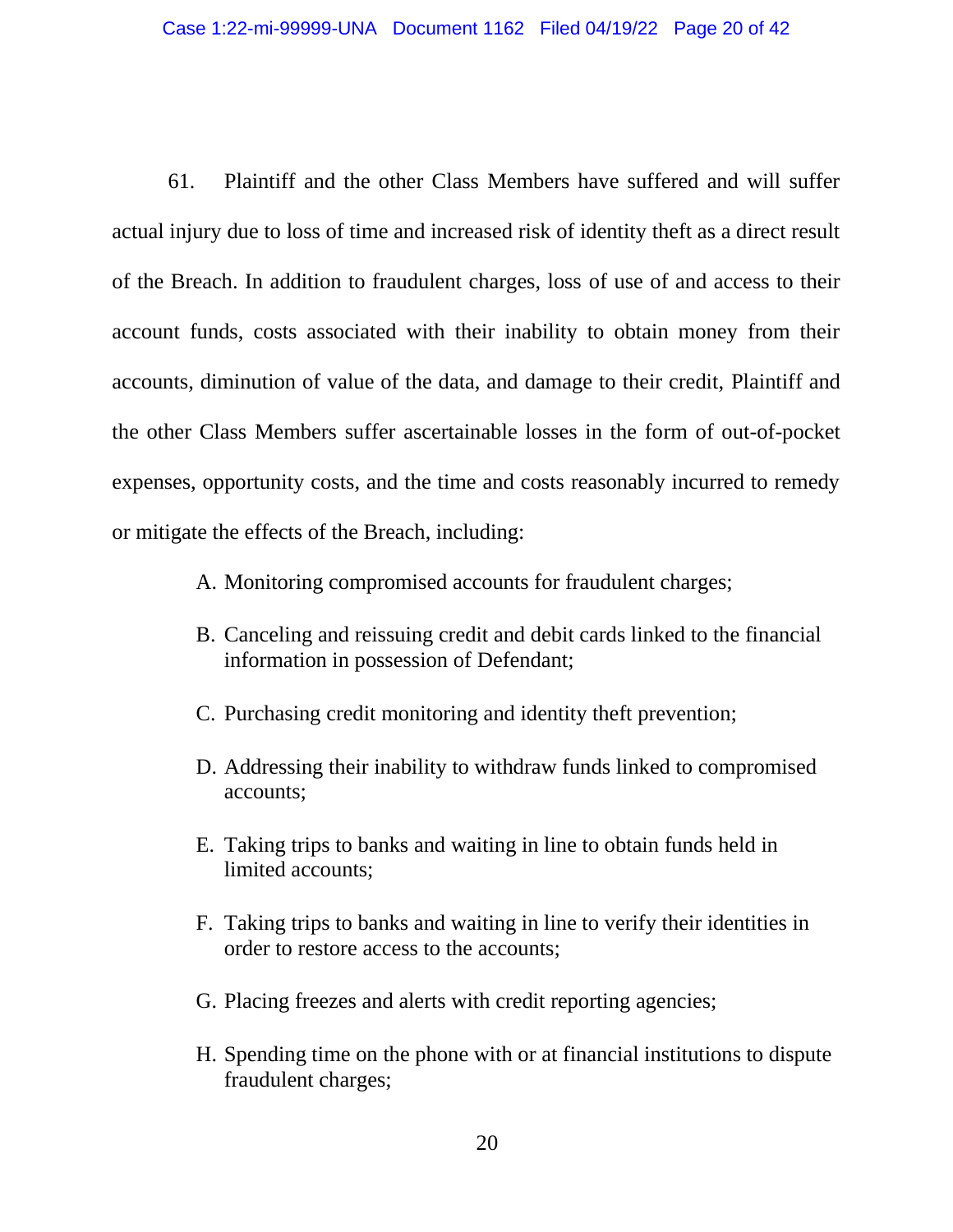- I. Contacting their financial institutions and closing or modifying financial accounts;
- J. Resetting automatic billing and payment instructions from compromised credit and debit cards to new cards;
- K. Paying late fees and declined payment fees imposed as a result of failed automatic payments that were tied to compromised accounts that had to be cancelled; and,
- L. Closely reviewing and monitoring financial accounts and credit reports for unauthorized activity for years to come.

62. Moreover, Plaintiff and the other Class Members have an interest in ensuring that Defendant implement reasonable security measures and safeguards to maintain the integrity and confidentiality of the PII, including making sure that the storage of data or documents containing PII is not accessible by unauthorized persons and that access to such data is sufficiently protected.

63. And finally, as a direct and proximate result of Defendant's actions and inactions, Plaintiff and the other Class Members have suffered out-of-pocket losses, anxiety, emotional distress, and loss of privacy, and are at an increased risk of future harm.

64. In addition to the remedy for economic harm, Plaintiff and the Class Members maintain an undeniable and continuing interest in ensuring that the PII remains in the possession of Defendant is secure, remains secure, and is not subject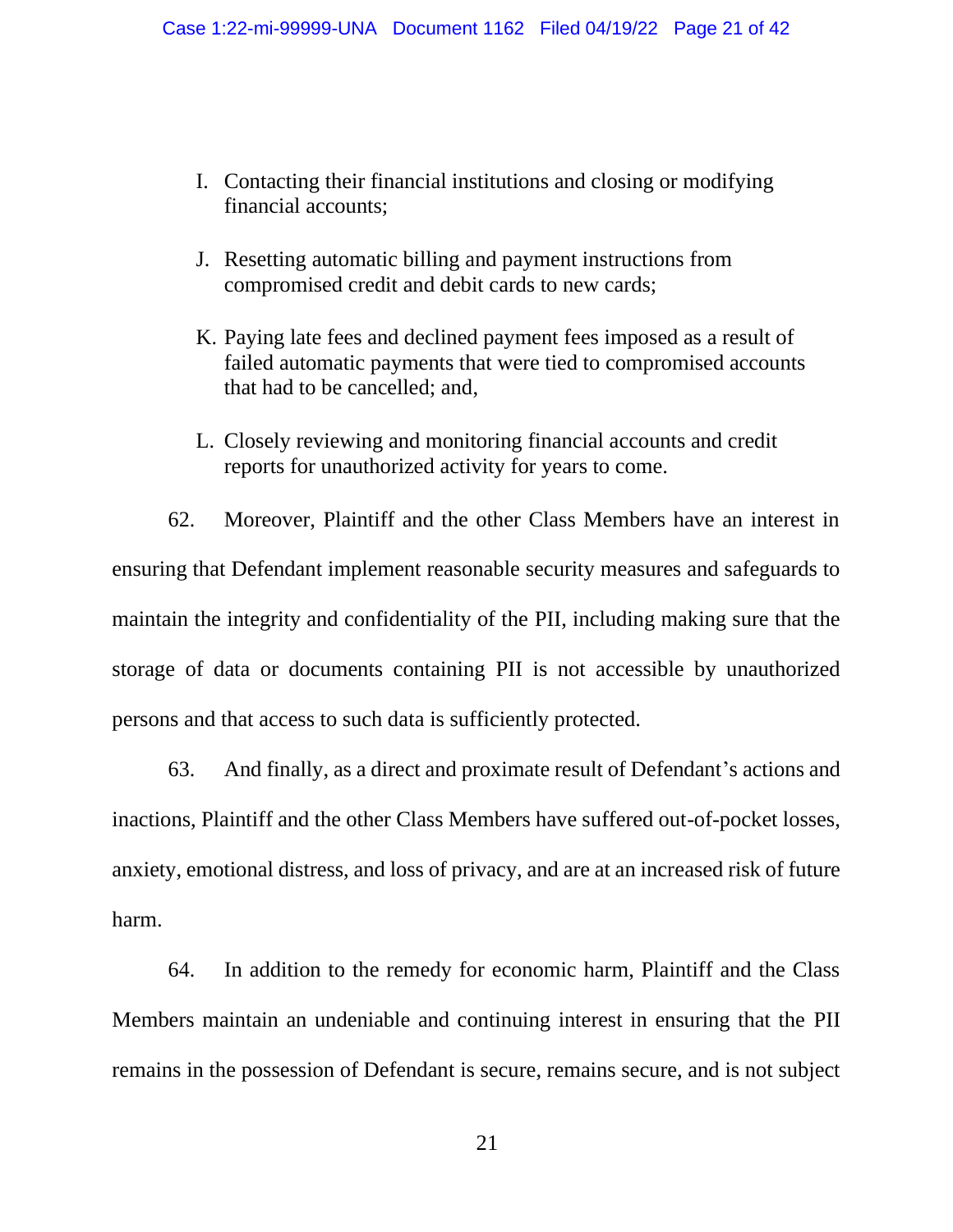to future theft.

#### *Plaintiff Justin Sherwood's Experience*

65. Plaintiff typically takes measures to protect his PII and is very careful about sharing his PII. He has never knowingly transmitted unencrypted PII over the internet or other unsecured source.

66. Plaintiff stores any documents containing his PII in a safe and secure location. Sherwood also diligently chooses unique usernames and passwords for his online accounts.

67. As a result of the Data Breach, Plaintiff has suffered a loss of time and has spent and continues to spend a considerable amount of time on issues related to this Data Breach. He monitors accounts and credit scores and has sustained emotional distress as a result of worrying about his PII being exfiltrated. He has monitored his Credit Karma account extensively since receiving the Notice of Data Incident from Defendant, and intends to spend time taking steps to protect his PII. This is time that was and will be lost and unproductive and taken away from other activities and duties.

68. Plaintiff suffered lost time, annoyance, interference, and inconvenience as a result of the Data Breach and has anxiety, emotional distress, and increased concerns for the loss of his privacy.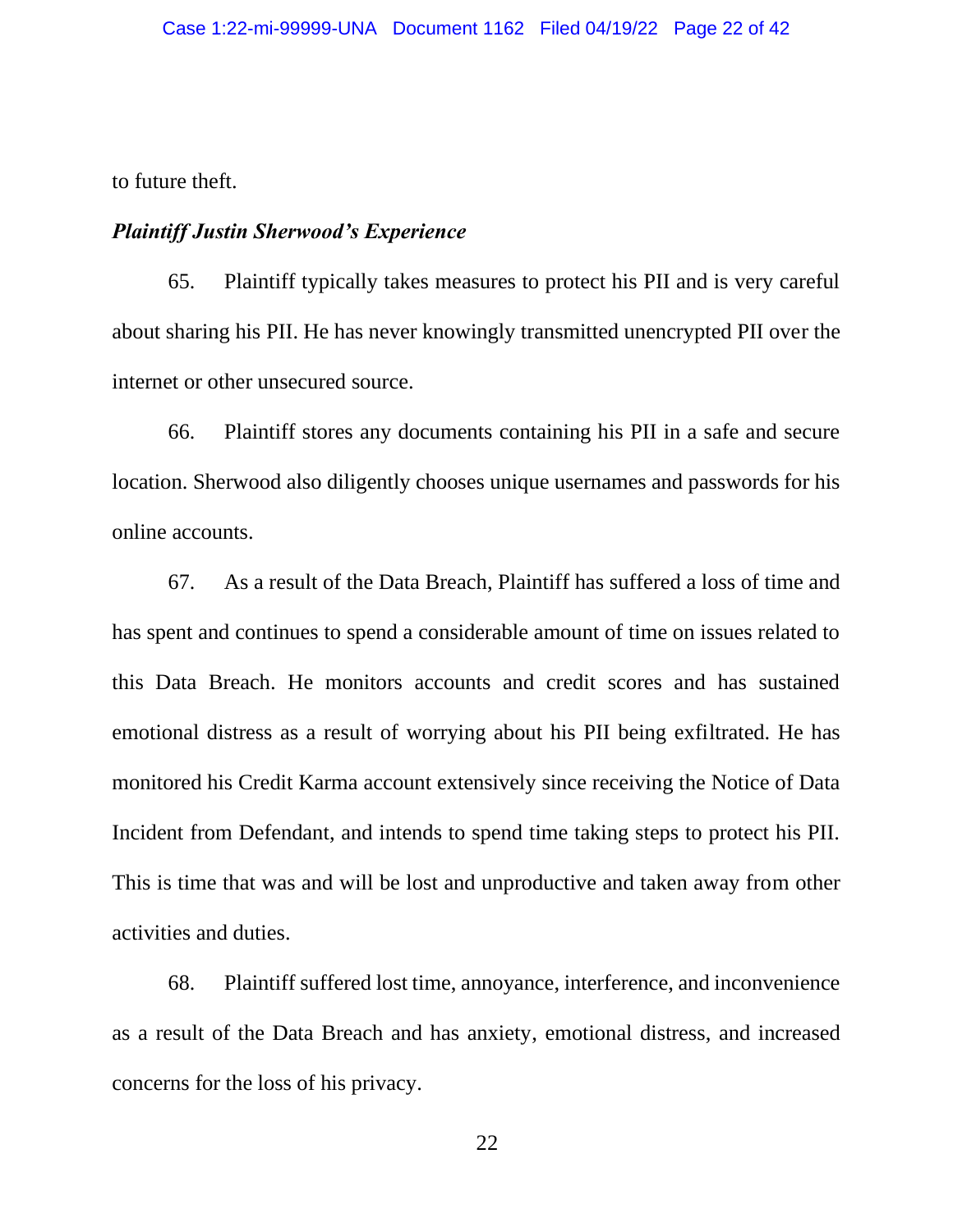69. As a result of the Data Breach and the exfiltration of his unencrypted PII in the hands of criminals, Plaintiff is at a substantial present risk and will continue to be at an increased risk of identity theft and fraud for years to come.

70. To date, Defendant has done very little to adequately protect Plaintiff and Class Members, or to compensate them for their injuries sustained in this Data Breach. It offered identity monitoring services, but only for one year, which is wholly inadequate for a data breach including Plaintiff's and Class Members' Social Security numbers.

## **CLASS DEFINITION AND ALLEGATIONS**

71. Plaintiff brings this class action pursuant to Fed. R. Civ. P. 23(a), 23(b)(2), and 23(b)(3), individually and on behalf of all members of the following classes:

**The Class:**

# **All persons residing in the United States who had their PII hosted by Horizon compromised as a result of the Data Breach.**

72. Excluded from the Class are: (i) Defendant and its officers, directors, affiliates, parents, and subsidiaries; (ii) the Judge presiding over this action; and (iii) any other person or entity found by a court of competent jurisdiction to be guilty of initiating, causing, aiding, or abetting the criminal activity occurrence of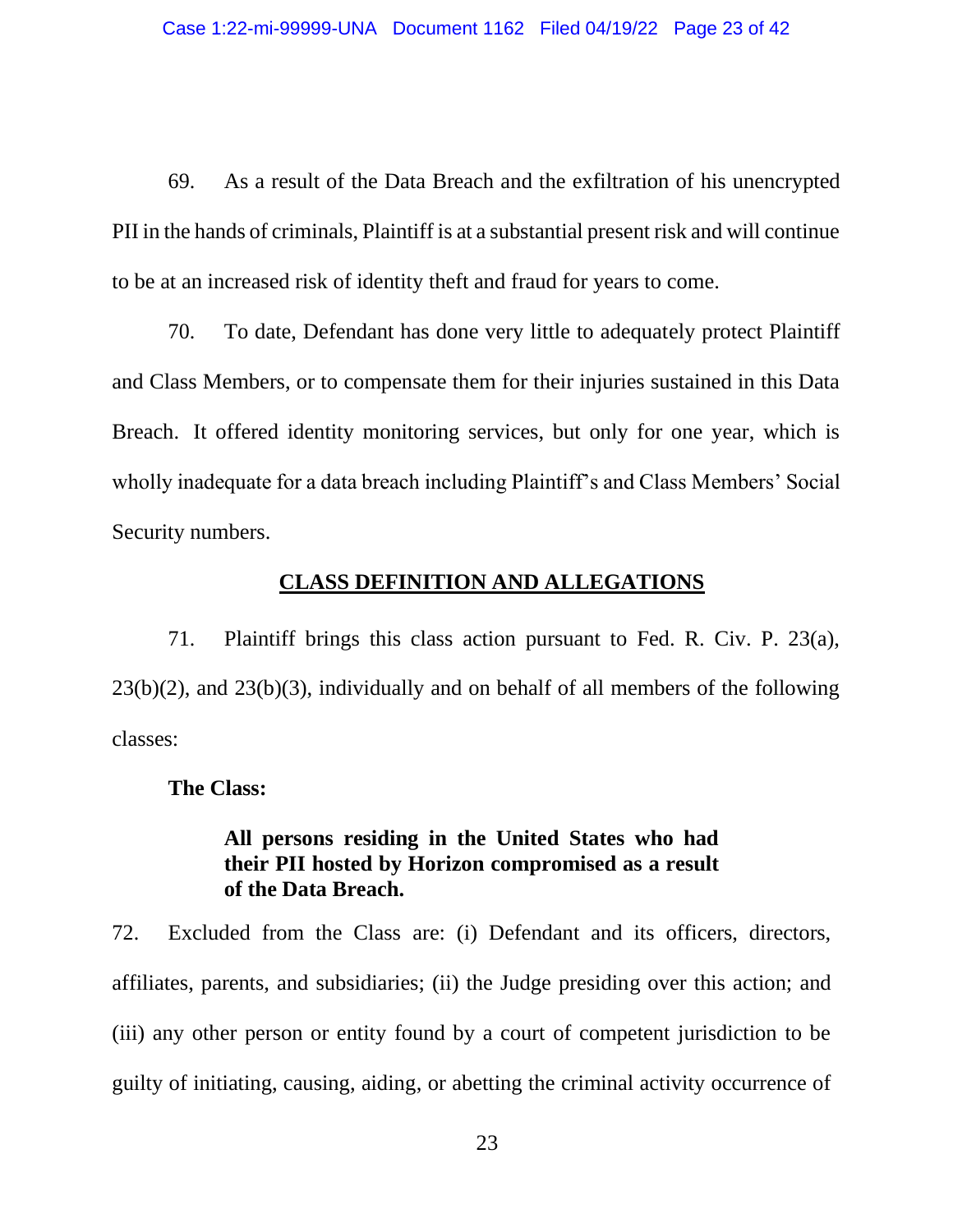the Data Breaches.

73. Certification of Plaintiff's claims for class-wide treatment is appropriate because Plaintiff can prove the elements of his claims on class-wide basis using the same evidence as would be used to prove those elements in individual actions asserting the same claims.

74. **Numerosity**. The members of the Class are so numerous that joinder of all members of the Class is impracticable. Plaintiff is informed and believe that the proposed Class includes over 100,000 individuals who have been damaged by Defendant's conduct as alleged herein. The precise number of Class Members is unknown to Plaintiff but may be ascertained from Defendant's records.

75. **Commonality and Predominance**. This action involves common questions of law and fact, which predominate over any questions affecting individual Class Members. These common legal and factual questions include, but are not limited to, the following:

- a. whether Defendant engaged in the wrongful conduct alleged herein;
- b. whether the alleged conduct constitutes violations of the laws asserted;
- c. whether Defendant owed Plaintiff and the other Class Members a duty to adequately protect their PII;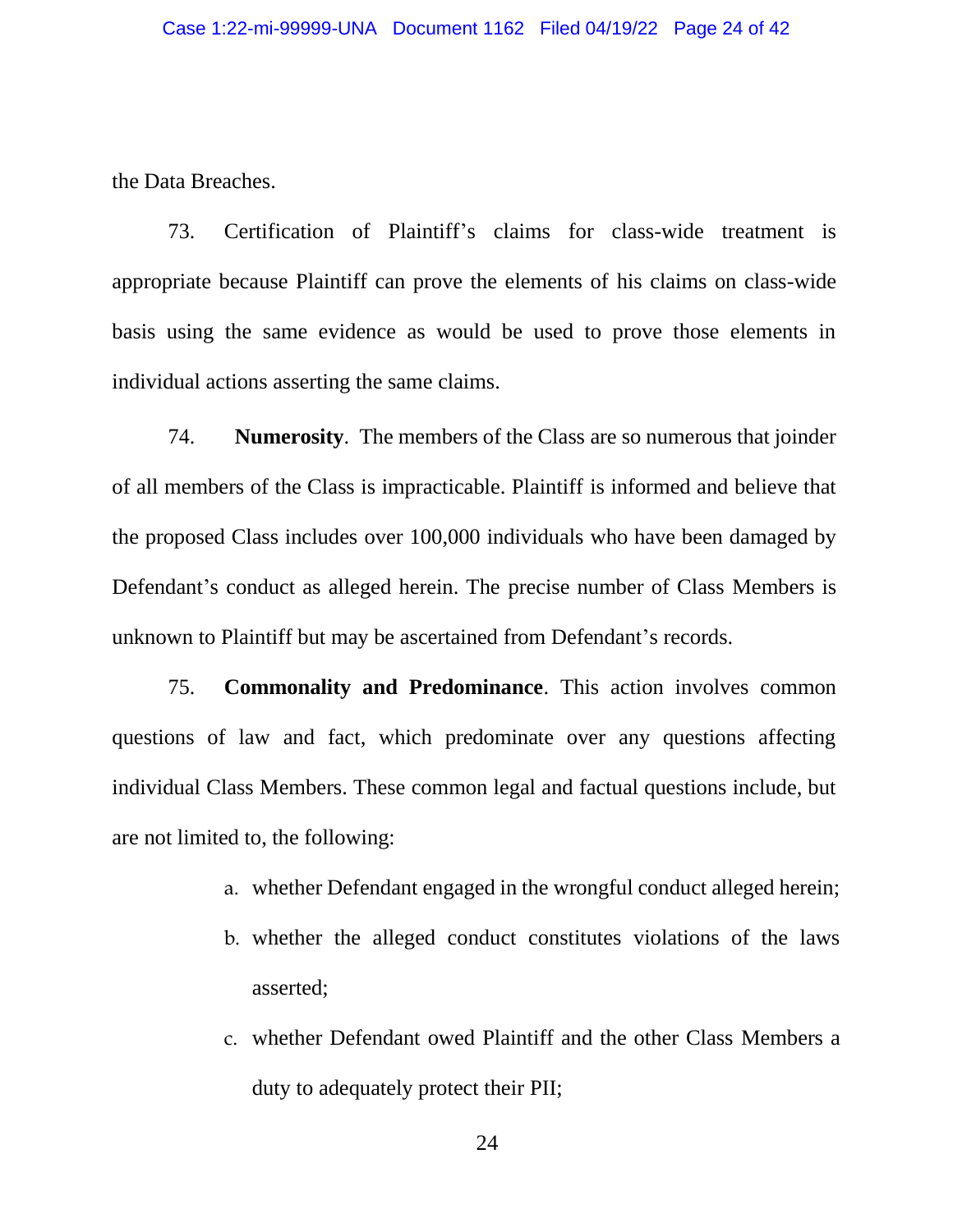- d. whether Defendant breached its duty to protect the PII of Plaintiff and the other Class Members;
- e. whether Defendant knew or should have known about the inadequacies of its data protection, storage, and security;
- f. whether Defendant failed to use reasonable care and commercially reasonable methods to safeguard and protect Plaintiff's and the other Class Members' PII from unauthorized theft, release, or disclosure;
- g. whether the proper data security measures, policies, procedures, and protocols were in place and operational within Defendant's computer systems and digital storage environment;
- h. whether Defendant had the proper computer systems to safeguard and protect Plaintiff's and the other Class Members' PII from unauthorized theft, release or disclosure;
- i. whether Defendant breached the promise to keep Plaintiff's and the Class Members' PII safe and to follow federal data security protocols;
- j. whether Defendant's conduct was the proximate cause of Plaintiff's and the other Class Members' injuries;
- k. whether Defendant took reasonable measures to determine the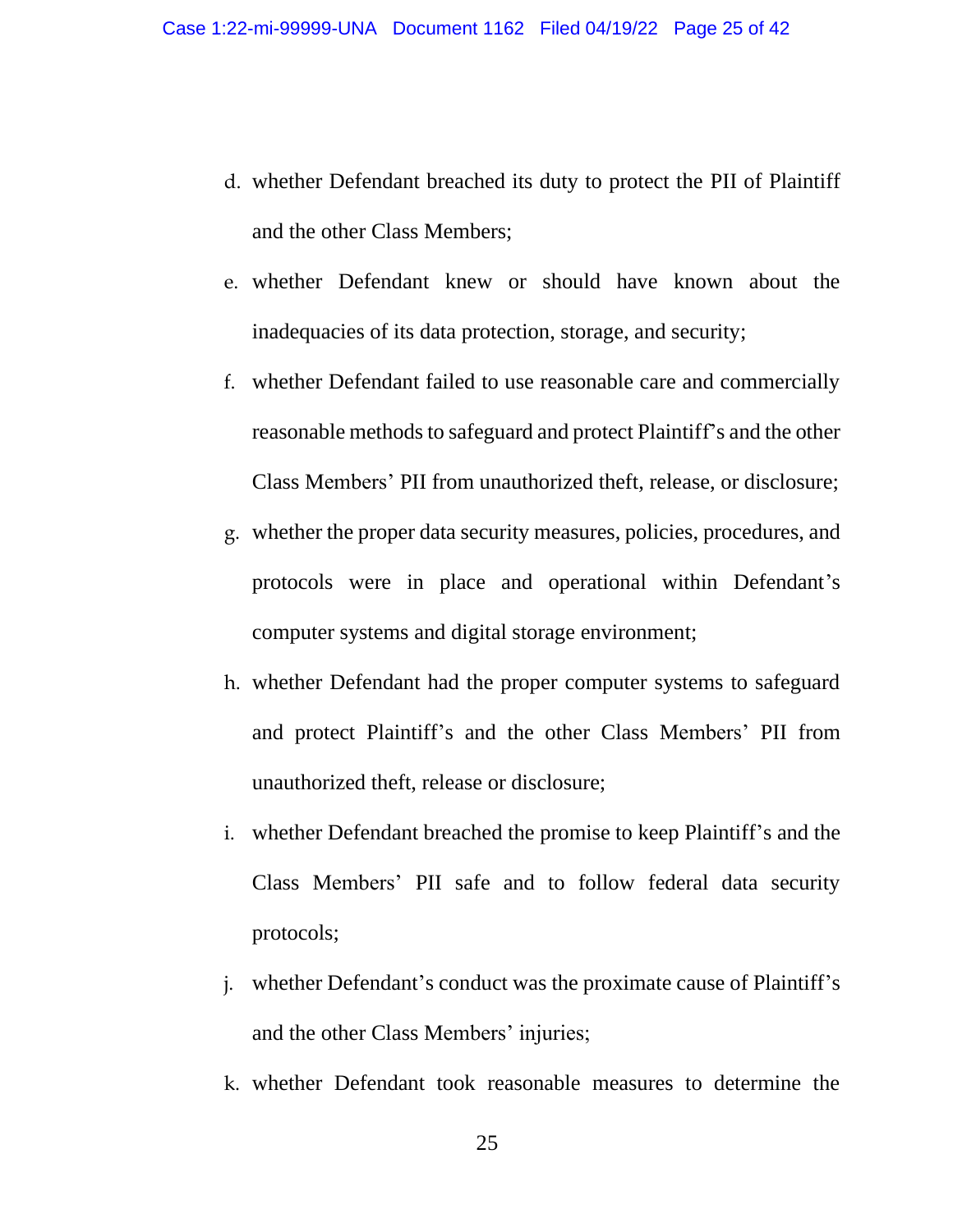extent of the Data Breach after it was discovered;

- l. whether Plaintiff and the other Class Members suffered ascertainable and cognizable injuries as a result of Defendant's conduct;
- m. whether Plaintiff and the other Class Members are entitled to recover actual damages and/or statutory damages; and,
- n. whether Plaintiff and the other Class Members are entitled to other appropriate remedies, including injunctive relief.

76. Defendant engaged in a common course of conduct giving rise to the claims asserted by Plaintiff on behalf of themselves and the other Class Members. Individual questions, if any, pale by comparison, in both quality and quantity, to the numerous common questions that dominate this action.

77. **Typicality**. Plaintiff's claims are typical of the claims of the members of the Class. All Class Members were subject to the Data Breach and had their PII accessed by and/or disclosed to unauthorized third parties. Defendant's misconduct impacted all Class Members in a similar manner.

78. **Adequacy**. Plaintiff will fairly and adequately protect the interests of the Members of the Class, have retained counsel experienced in complex consumer class action litigation, and intend to prosecute this action vigorously. Plaintiff has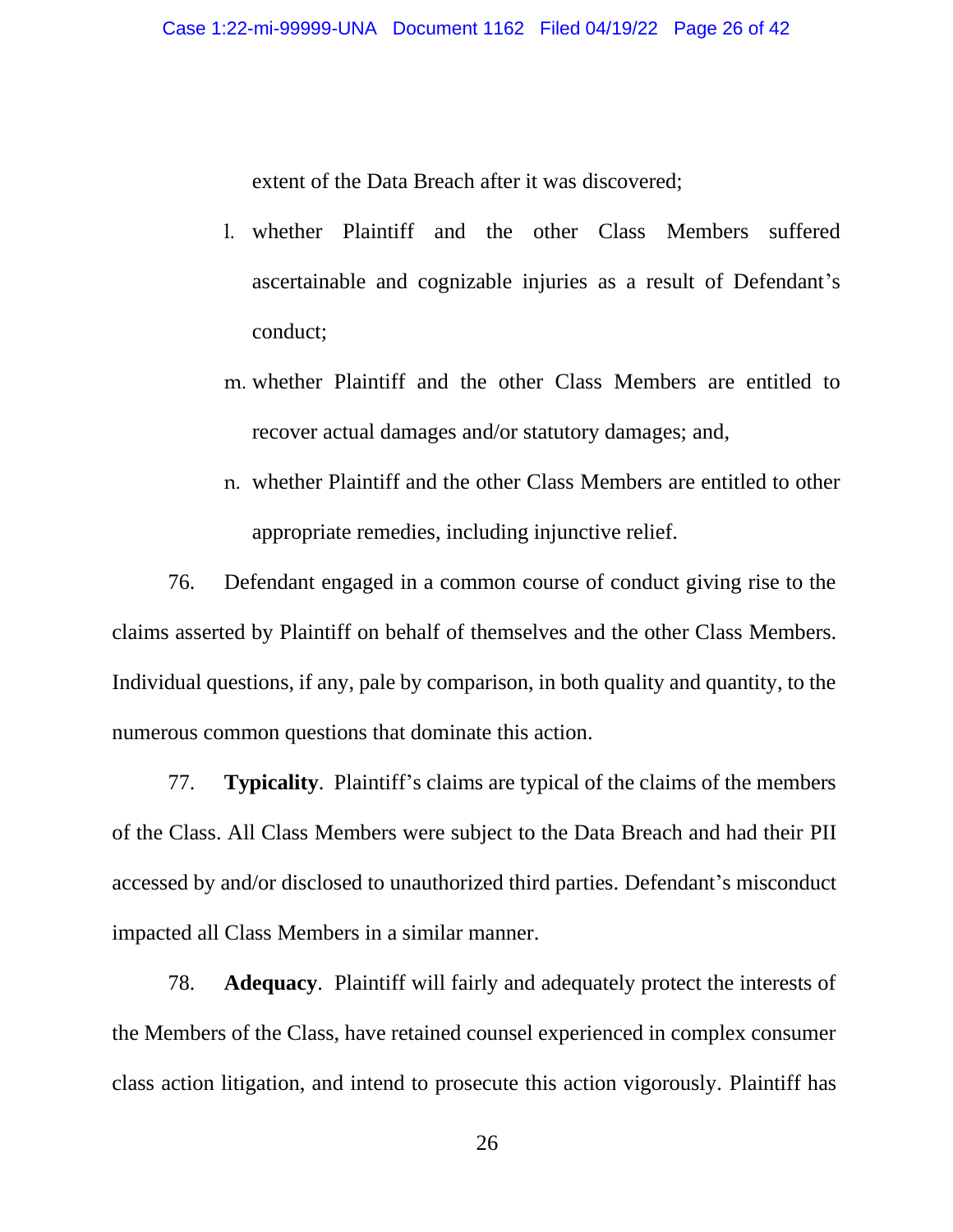no adverse or antagonistic interests to those of the Class.

79. **Superiority**. A class action is superior to all other available means for the fair and efficient adjudication of this controversy. The damages or other financial detriment suffered by individual Class Members are relatively small compared to the burden and expense that would be entailed by individual litigation of their claims against Defendant. It would thus be virtually impossible for the Class Members, on an individual basis, to obtain effective redress for the wrongs done to them. Individualized litigation would create the danger of inconsistent or contradictory judgments arising from the same set of facts and would also increase the delay and expense to all parties and the courts. By contrast, the class action device provides the benefits of adjudication of these issues in a single proceeding, ensures economies of scale and comprehensive supervision a single court, and presents no unusual management difficulties under the circumstances here.

# **FIRST CAUSE OF ACTION NEGLIGENCE (On Behalf of Plaintiff and the Class)**

80. Plaintiff restates and realleges all proceeding factual allegations above and hereafter as if fully set forth herein.

81. Upon gaining access to the PII of Plaintiff and Members of the Class, Defendant owed to Plaintiff and the Class a common law duty of reasonable care in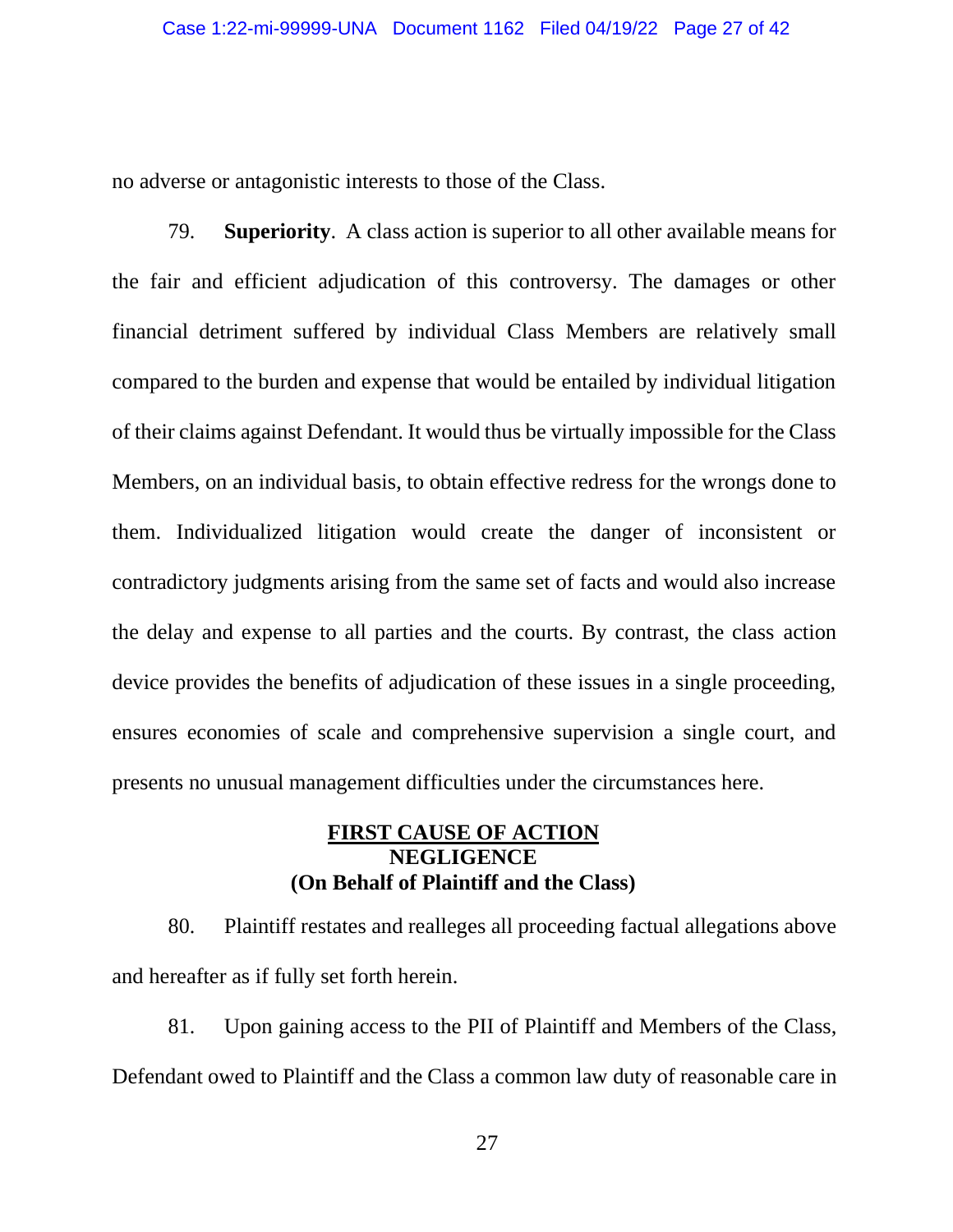handling and using this information and securing and protecting the information from being stolen, accessed, and misused by unauthorized parties. Pursuant to this duty, Defendant was required to design, maintain, and test its security systems to ensure that these systems were reasonably secure and capable of protecting the PII of Plaintiff and the Class. Defendant further owed to Plaintiff and the Class a duty to implement systems and procedures that would detect a breach of its security systems in a timely manner and to timely act upon security alerts from such systems.

82. Defendant owed this duty to Plaintiff and the other Class Members because Plaintiff and the other Class Members compose a well-defined, foreseeable, and probable class of individuals whom Defendant should have been aware could be injured by Defendant's inadequate security protocols. Defendant actively solicited clients who entrusted Defendant with Plaintiff's and the other Class Members' PII when obtaining and using Defendant's services. To facilitate these services, Defendant used, handled, gathered, and stored the PII of Plaintiff and the other Class Members. Attendant to Defendant's solicitation, use and storage, Defendant knew of its inadequate and unreasonable security practices with regard to its computer/server systems and also knew that hackers and thieves routinely attempt to access, steal and misuse the PII that Defendant actively solicited from clients who entrusted Defendant with Plaintiff's and the other Class Members' data.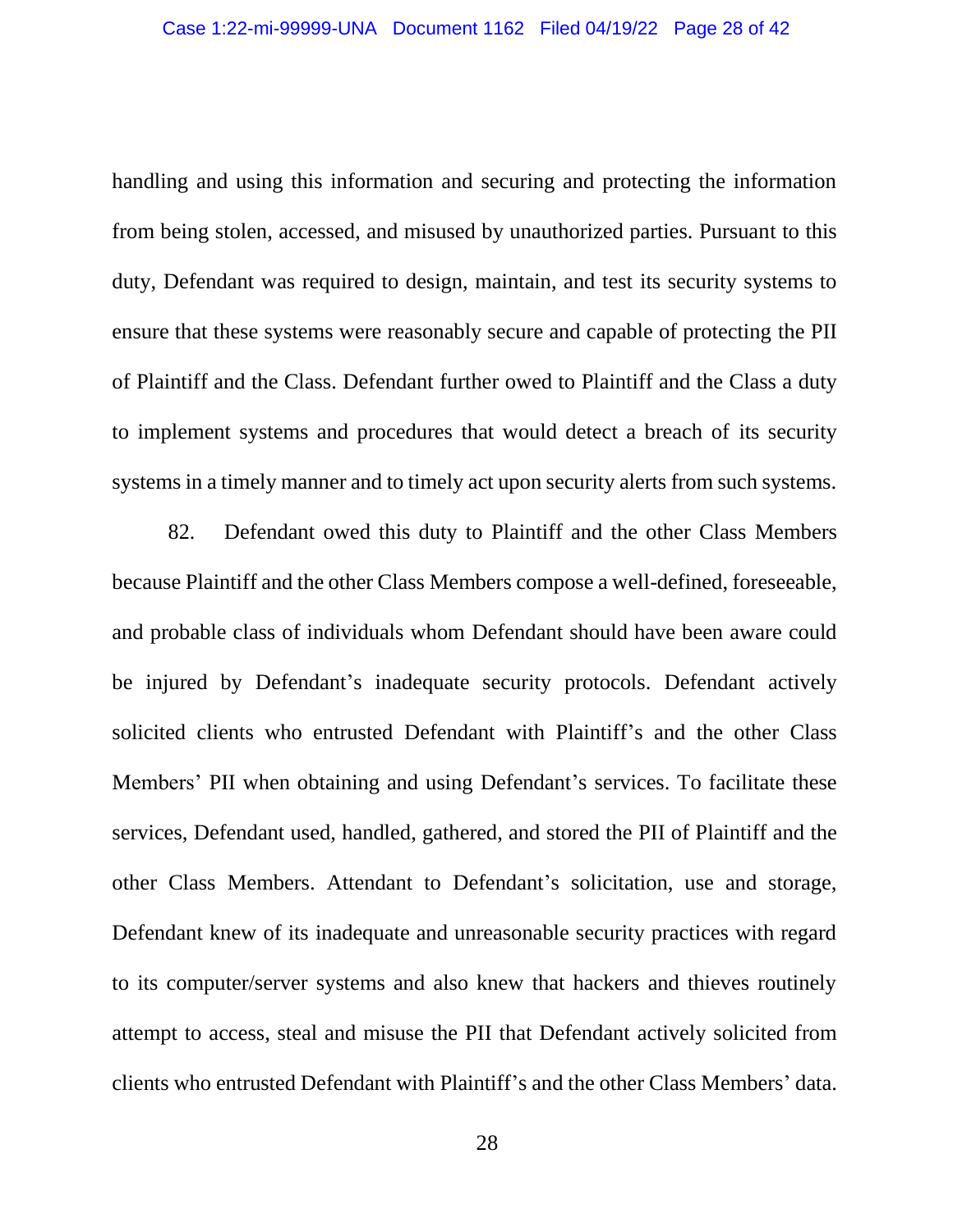As such, Defendant knew a breach of its systems would cause damage to its clients and Plaintiff and the other Class Members.

83. Defendant breached its duty to Plaintiff and the other Class Members by failing to implement and maintain security controls that were capable of adequately protecting the PII of Plaintiff and the other Class Members.

84. Defendant also breached its duty to timely and accurately disclose to Plaintiff and the other Class Members that their PII had been or was reasonably believed to have been improperly accessed or stolen.

85. Defendant's negligence in failing to exercise reasonable care in protecting the PII of Plaintiff and the other Class Members is further evidenced by Defendant's failure to comply with legal obligations and industry standards, and the delay between the date of the Data Breach and the time when the Data Breach was disclosed.

86. Furthermore, Defendant was negligent for waiting for more than five months to notify Plaintiff and similarly situated Class Members of the Data Breach.

87. Additionally, Section 5 of the Federal Trade Commission Act ("FTCA") Section 5 of the Federal Trade Commission Act ("FTCA"), 15 U.S.C. § 45, required Defendant to take reasonable measures to protect Plaintiff's and the Class Member's PII data and is a further source of Defendant's duty to Plaintiff and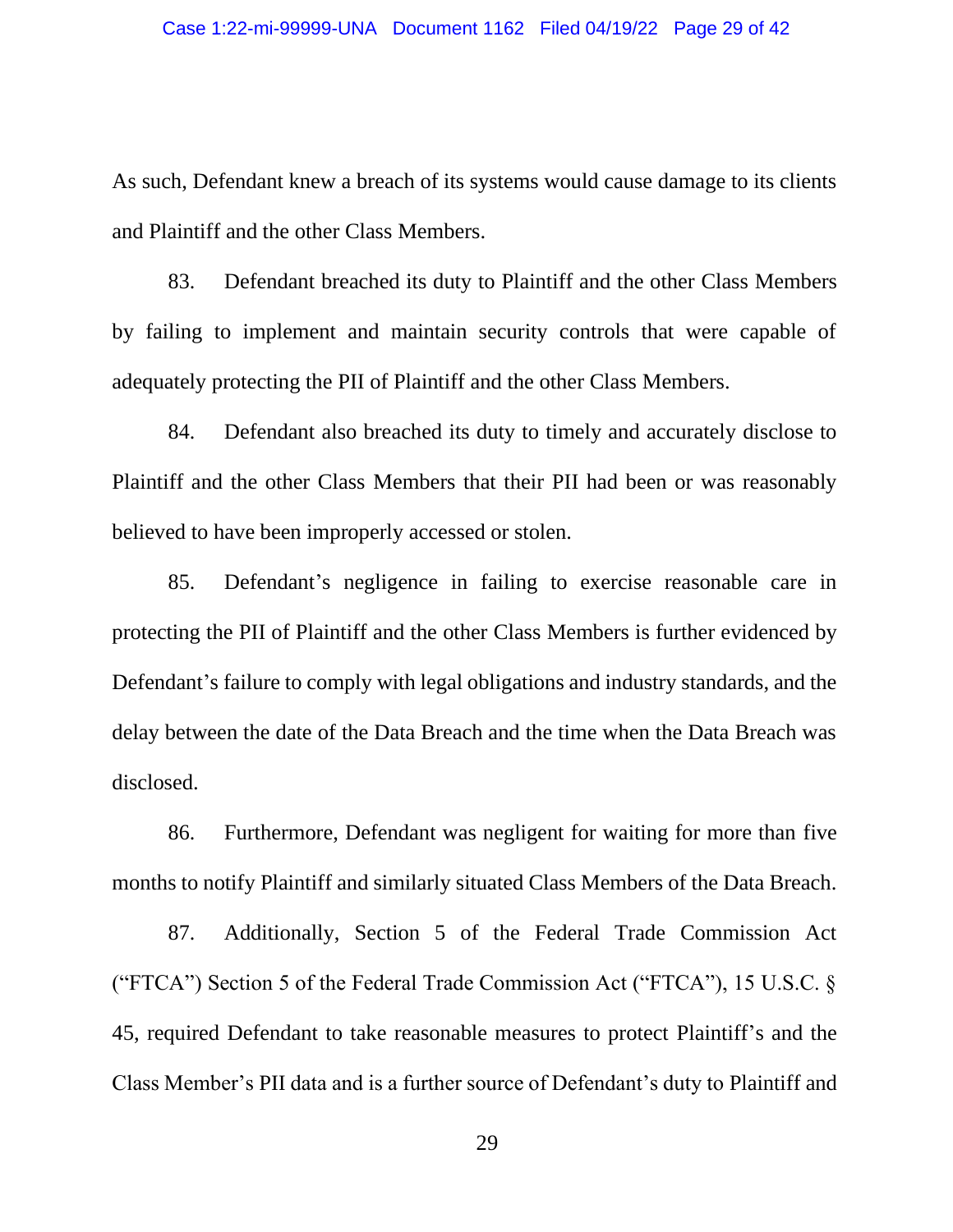the Class Members. Section 5 prohibits unfair practices in or affecting commerce, including, as interpreted and enforced by the FTC, the unfair act or practice by businesses like Defendant of failing to implement and use reasonable measures to protect Sensitive Information. Defendant, therefore, was required and obligated to take reasonable measures to protect PII it solicited, possessed, held, or otherwise used. The FTC publications and data security breach orders described herein further form the basis of Defendant's duty to adequately protect Sensitive Information. By failing to implement and use reasonable data security measures, Defendant acted in violation of § 5 of the FTCA.

88. Defendant is obligated to perform its business operations in accordance with industry standards. Industry standards are another source of duty and obligations requiring Defendant to exercise reasonable care with respect to Plaintiff and the Class Members by implementing reasonable data security measures that do not create a foreseeable risk of harm to Plaintiff and the Class Members. Industry best practices put the onus of adequate cybersecurity on the entity most capable of preventing a Data Breach. In this case, Defendant was the only entity capable of adequately protecting the data that that it alone solicited, collected, and stored.

89. The injuries to Plaintiff and the other Class Members were reasonably foreseeable to Defendant because common law, statutes, and industry standards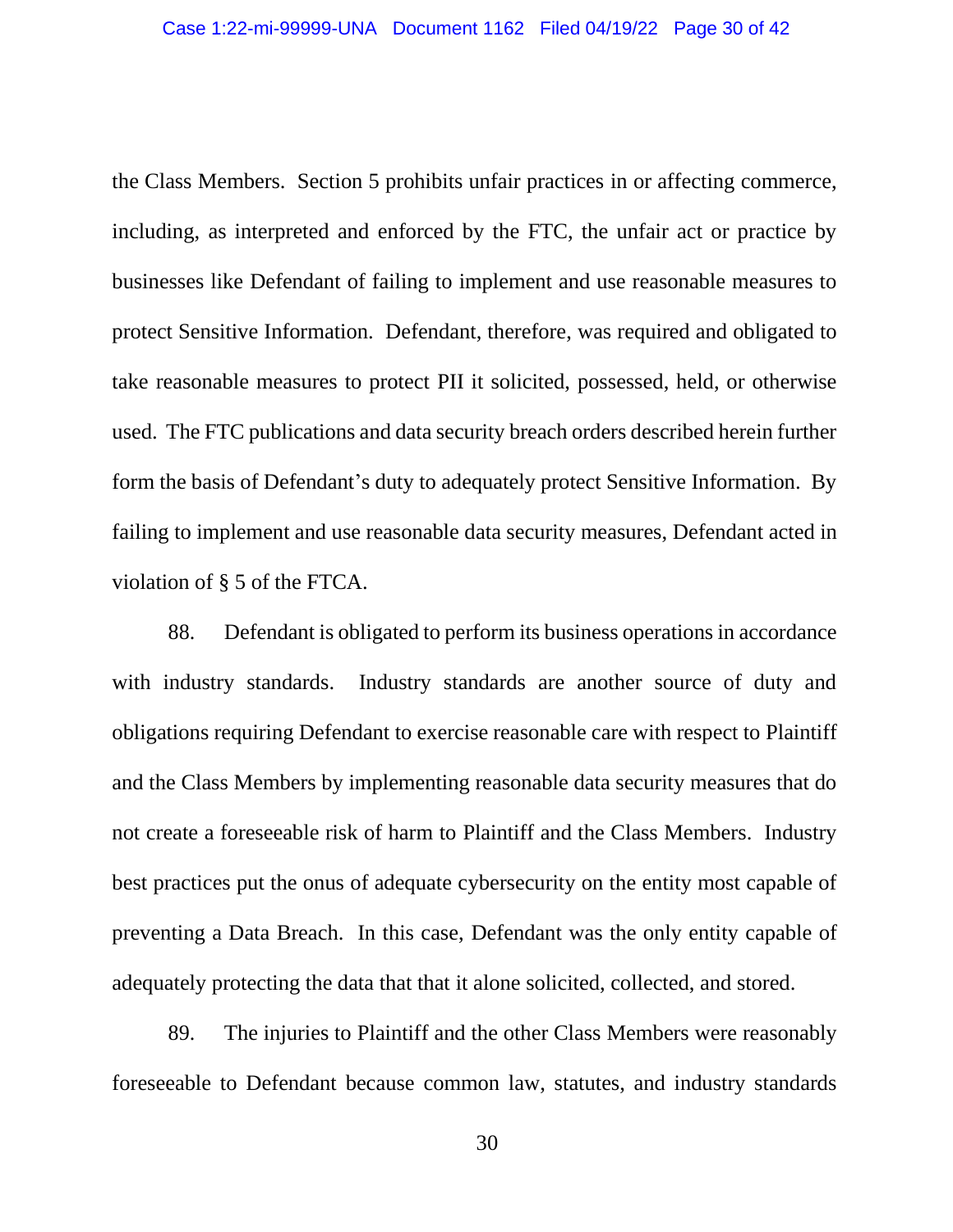require Defendant to safeguard and protect its computer systems and employ procedures and controls to ensure that unauthorized third parties did not gain access to Plaintiff's and the other Class Members' PII.

90. The injuries to Plaintiff and the other Class Members also were reasonably foreseeable because Defendant knew or should have known that systems used for safeguarding PII were inadequately secured and exposed consumer PII to being breached, accessed, and stolen by hackers and unauthorized third parties. As such, Defendant's own misconduct created a foreseeable risk of harm to Plaintiff and the other Class Members.

91. Defendant's failure to take reasonable steps to protect the PII of Plaintiff and the other members of the Class was a proximate cause of their injuries because it directly allowed thieves easy access to Plaintiff's and the other Class Members' PII. This ease of access allowed thieves to steal PII of Plaintiff and the other Class Members, which could lead to dissemination in black markets.

92. As a direct proximate result of Defendant's conduct, Plaintiff and the other Class Members have suffered theft of their PII. Defendant allowed thieves access to Plaintiff's and Class Members' PII, thereby decreasing the security of Plaintiff's and Class Members' financial and personal accounts, making Plaintiff's and Class Members' identities less secure and reliable, and subjecting Plaintiff's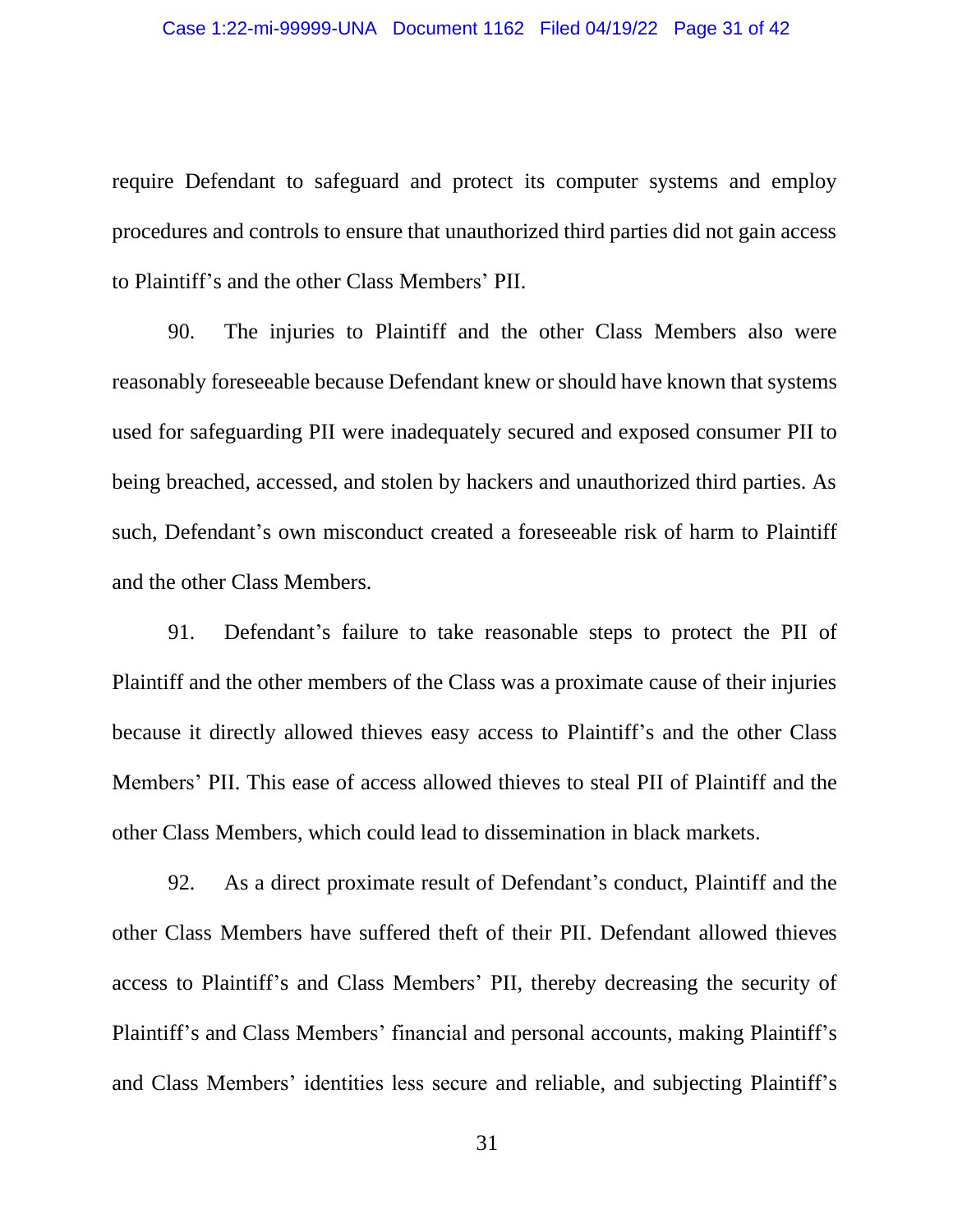and Class Members to the imminent threat of identity theft. Not only will Plaintiff and the other members of the Class have to incur time and money to re-secure their bank accounts and identities, but they will also have to protect against identity theft for years to come.

93. Defendant's conduct warrants moral blame because Defendant actively solicited its services to its clients, wherein it used, handled, and stored the PII of Plaintiff and the other Class Members without disclosing that its security was inadequate and unable to protect the PII of Plaintiff and the other Class Members. Holding Defendant accountable for its negligence will further the policies embodied in such law by incentivizing IT service providers to properly secure sensitive consumer information and protect the consumers who rely on these companies every day.

94. As a direct and proximate result of Defendant's negligence, Plaintiff and Class Members have been injured as described herein and throughout this Complaint, and are entitled to damages, including compensatory, and punitive damages, in an amount to be proven at trial.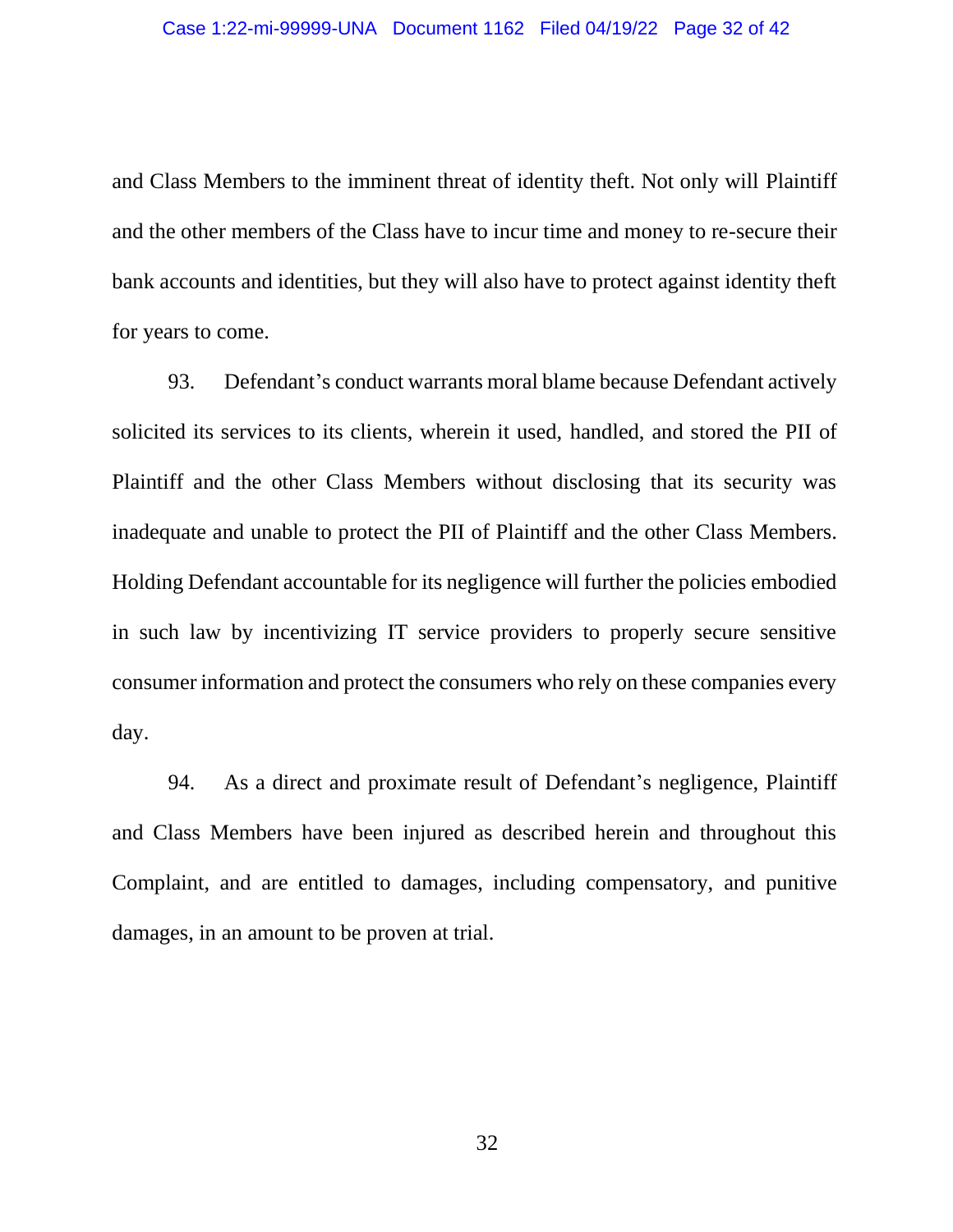# **SECOND CAUSE OF ACTION NEGLIGENCE PER SE (On Behalf of Plaintiff and the Class)**

95. Plaintiff restates and realleges all proceeding allegations above and hereafter as if fully set forth herein.

96. Defendant's unreasonable data security measures and failure to timely notify Plaintiff and the Class of the Data Breach violates Section 5 of the FTC Act. Although the FTC Act does not create a private right of action, both require businesses to institute reasonable data security measures and breach notification procedures, which Defendant failed to do.

97. Section 5 of the FTCA, 15 U.S.C. §45, prohibits "unfair. . . practices in or affecting commerce" including, as interpreted and enforced by the FTC, the unfair act or practice by businesses like Defendant of failing to implement and use reasonable measures to protect users' sensitive data. The FTC publications and orders described above also form the basis of Defendant's duty.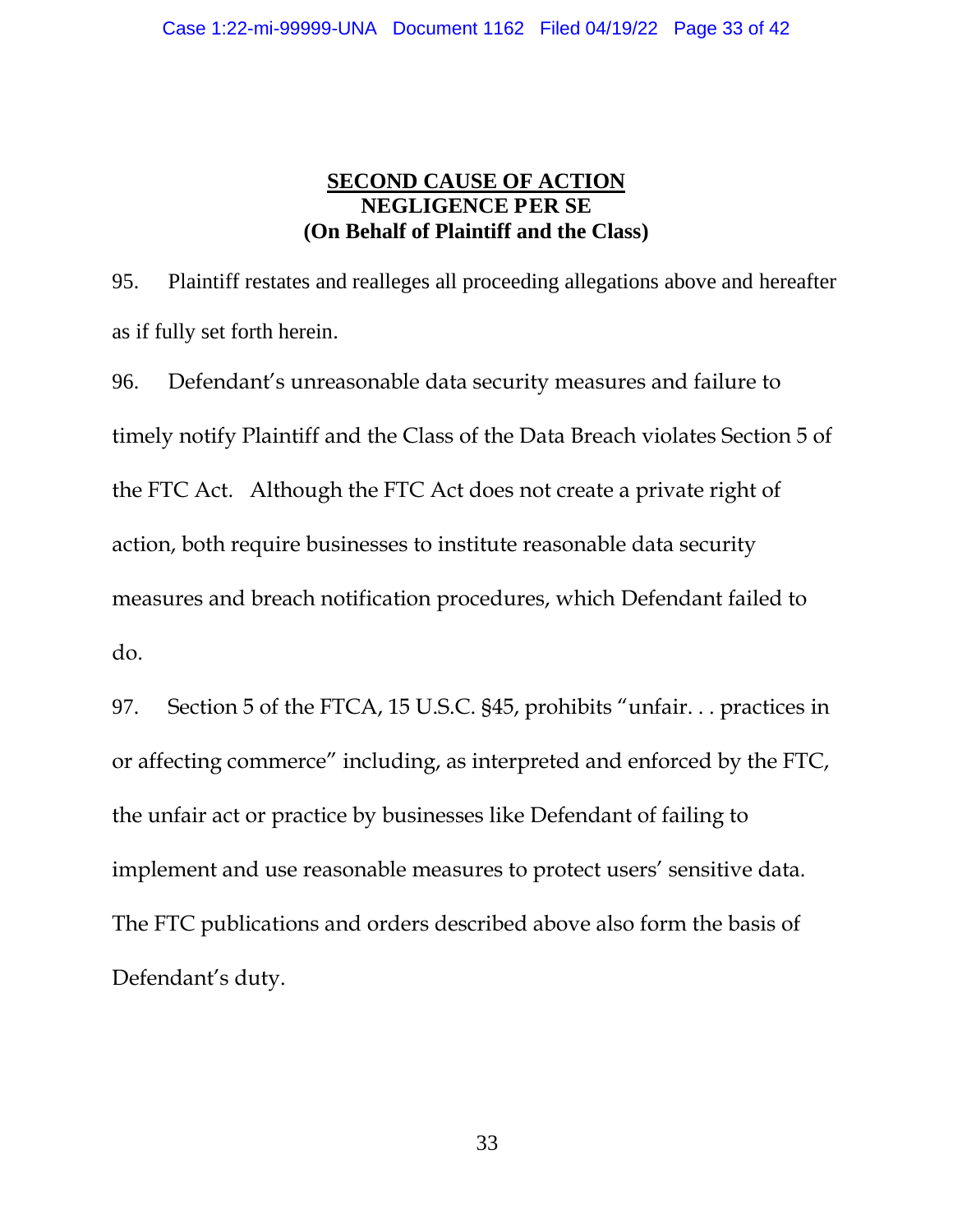98. Defendant violated Section 5 of the FTC Act by failing to use reasonable measures to protect users' personally identifying information and sensitive data and by not complying with applicable industry standards. Defendant's conduct was particularly unreasonable given the sensitive nature and amount of data it stored and the foreseeable consequences of a Data Breach should Defendant fail to secure its systems.

99. Defendant's violation of Section 5 of the FTC Act constitutes negligence per se.

100. Plaintiffs and the Class are within the class of persons Section 5 of the FTCA (and similar state statutes) was intended to protect. Additionally, the harm that has occurred is the type of harm the FTC Act was intended to guard against. The FTC has pursued over fifty enforcement actions against businesses which, as a result of their failure to employ reasonable data security measures and avoid unfair and deceptive practices, caused the same type of harm suffered by Plaintiffs and the Class.

101. As a direct and proximate result of Defendant's negligence per se, Plaintiffs and the Class have suffered and continue to suffer injury.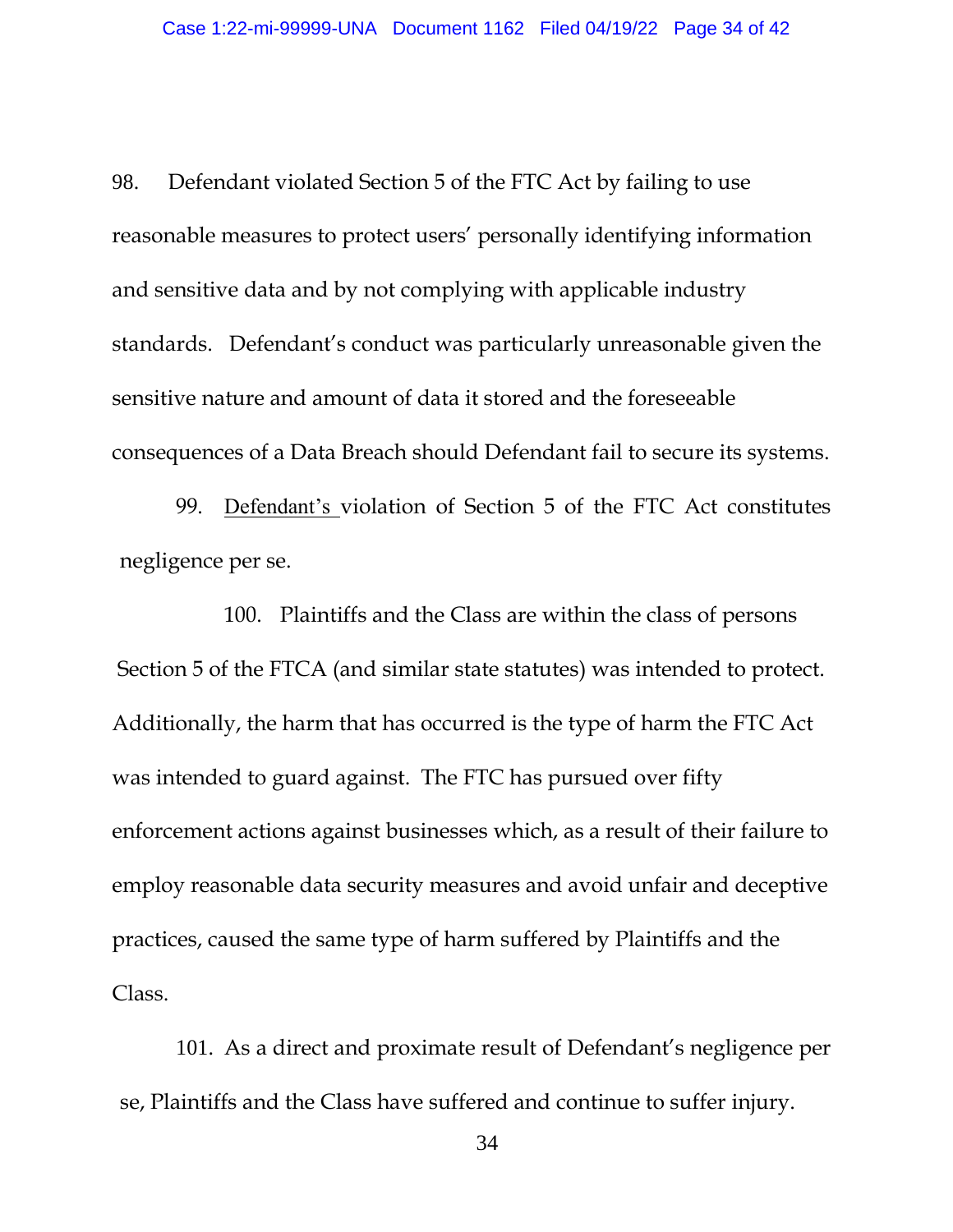# **THIRD CAUSE OF ACTION DECLARATORY AND INJUNCTIVE RELIEF (On Behalf of Plaintiff and the Class**)

102. Plaintiff restates and realleges all proceeding allegations above and hereafter as if fully set forth herein.

103. Under the Declaratory Judgment Act, 28 U.S.C. §§ 2201, *et seq.*, this Court is authorized to enter a judgment declaring the rights and legal relations of the parties and grant further necessary relief. Furthermore, the Court has broad authority to restrain acts, such as here, that are tortious and violate the terms of the federal and state statutes described in this Complaint.

104. An actual controversy has arisen in the wake of the Data Breach regarding Plaintiff's and Class Members' Sensitive Information, including whether Horizon is currently maintaining data security measures adequate to protect Plaintiff and Class Members from further data breaches that compromise their Sensitive Information. Plaintiff alleges that Horizon's data security measures remain inadequate. Furthermore, Plaintiff continues to suffer injury as a result of the compromise of his PII and remains at imminent risk that further compromises of his PII will occur in the future.

105. Pursuant to its authority under the Declaratory Judgment Act, this Court should enter a judgment declaring, among other things, the following: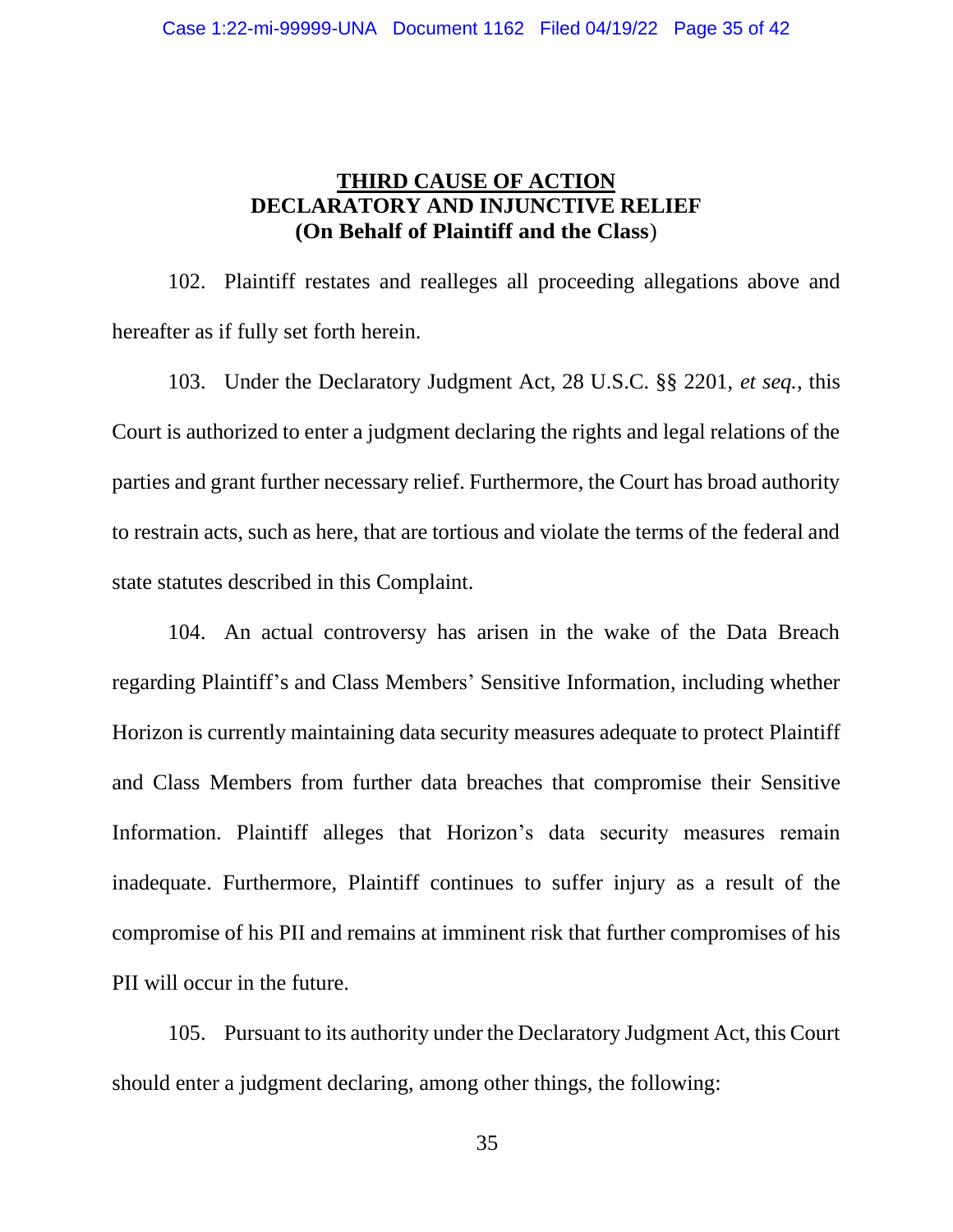a. Horizon owes a legal duty to secure consumers' PII and to timely notify consumers of a data breach under the common law and Section 5 of the FTC Act; and

b. Horizon breached and continues to breach this legal duty by failing to employ reasonable measures to secure consumers' Sensitive Information.

c. Horizon's breach of its legal duty continues to cause harm to Plaintiff and the Class Members.

106. This Court also should issue corresponding injunctive relief requiring Horizon to employ adequate security protocols consistent with law and industry standards to protect consumers' (Plaintiff's and the Class Members') Sensitive Information.

107. If an injunction is not issued, Plaintiff and Class Members will suffer irreparable injury, and lack an adequate legal remedy, in the event of another data breach at Horizon. The risk of another such breach is real, immediate, and substantial. If another breach at Horizon occurs, Plaintiff and Class Members will not have an adequate remedy at law because many of the resulting injuries are not readily quantified in full, and they will be forced to bring multiple lawsuits to rectify the same conduct. Monetary damages, while warranted to compensate Plaintiff and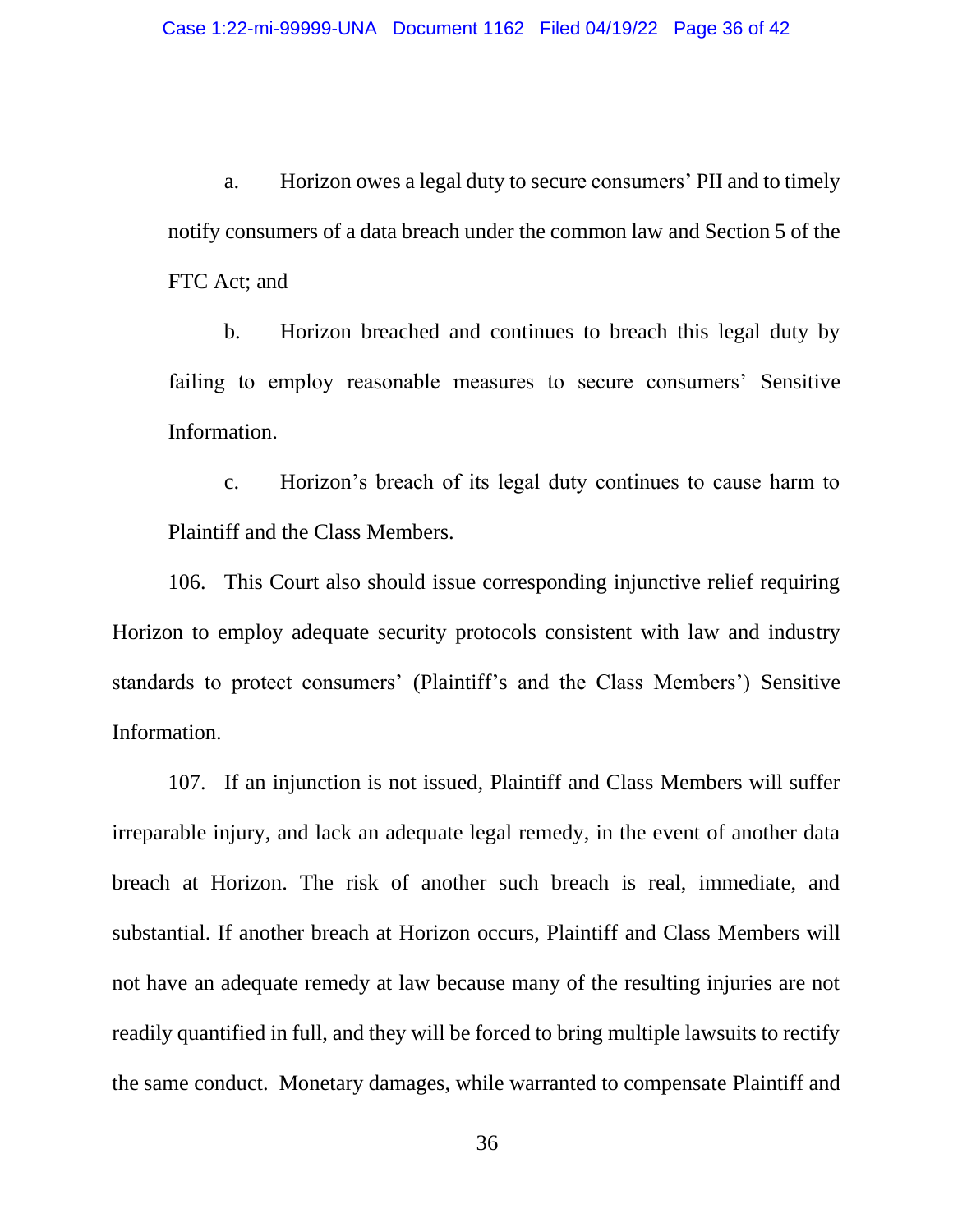the Class for their out-of-pocket and other damages that are legally quantifiable and provable, do not cover the full extent of injuries suffered by Plaintiff and the Class Members.

108. The hardship to Plaintiff and Class Members if an injunction does not issue exceeds the hardship to Horizon if an injunction is issued. Plaintiff and Class Members will likely be subjected to substantial identity theft and other damage. On the other hand, the cost to Horizon of complying with an injunction by employing reasonable prospective data security measures is relatively minimal, and Horizon has pre-existing legal obligations to employ such measures.

109. Issuance of the requested injunction will not disserve the public interest. To the contrary, such an injunction would benefit the public by preventing another data breach at Horizon, thus eliminating the additional injuries that would result to Plaintiff, Class Members and consumers whose PII would be further compromised.

# **FOURTH CAUSE OF ACTION VIOLATION OF O.C.G.A. § 13-6-11 (On behalf of the Nationwide Class)**

110. Plaintiff restates and realleges all proceeding allegations above and hereafter as if fully set forth herein.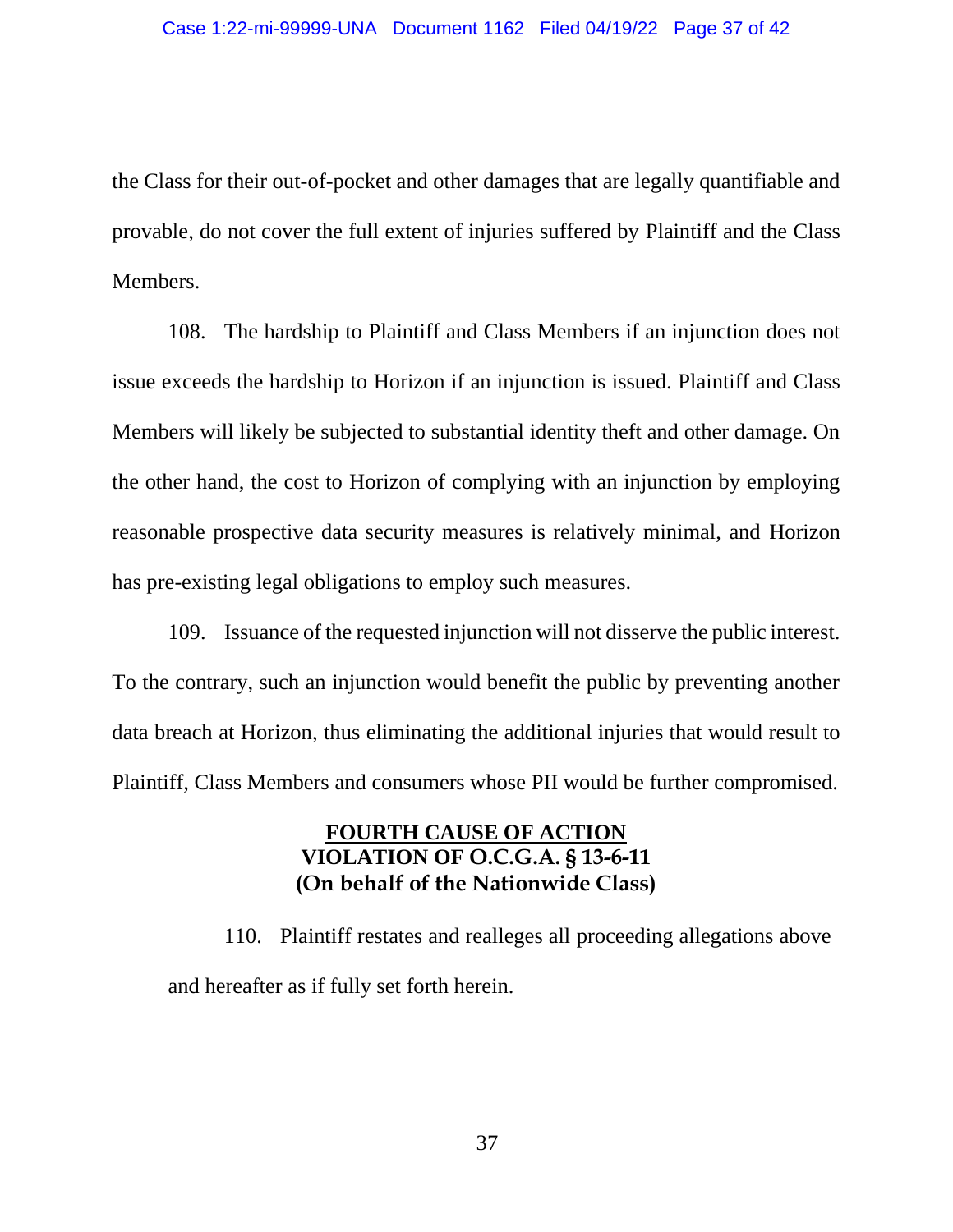111. Defendant through its actions alleged and described herein acted in bad faith, were stubbornly litigious, or caused Plaintiff and Class Members unnecessary trouble and expense with respect to the events underlying this litigation.

112. Section 5 of the FTC Act prohibits "unfair . . . practices in or affecting commerce" including, as interpreted and enforced by the FTC, the unfair act or practice by companies such as Defendant for failing to implement and use reasonable measures to protect Sensitive Information. Various FTC publications and orders also form the basis of Defendant's duty.

113. Defendant violated Section 5 of the FTC Act by failing to use reasonable measures to protect PII and not complying with the industry standards. Defendant's conduct was particularly unreasonable given the nature and amount of PII that it obtained and stored and the foreseeable consequences of a data breach.

114. Defendant also has a duty under the Georgia Constitution ('the Constitution') which contains a Right to Privacy clause, Chapter 1, Article 1, to protect its users' private information. The Georgia Constitution states "no person shall be deprived of life, liberty, or property except by due process of law." Moreover, the Georgia Constitution identifies certain invasions of privacy, including the Public Disclosure of Private Life which prohibits the public disclosure of private facts.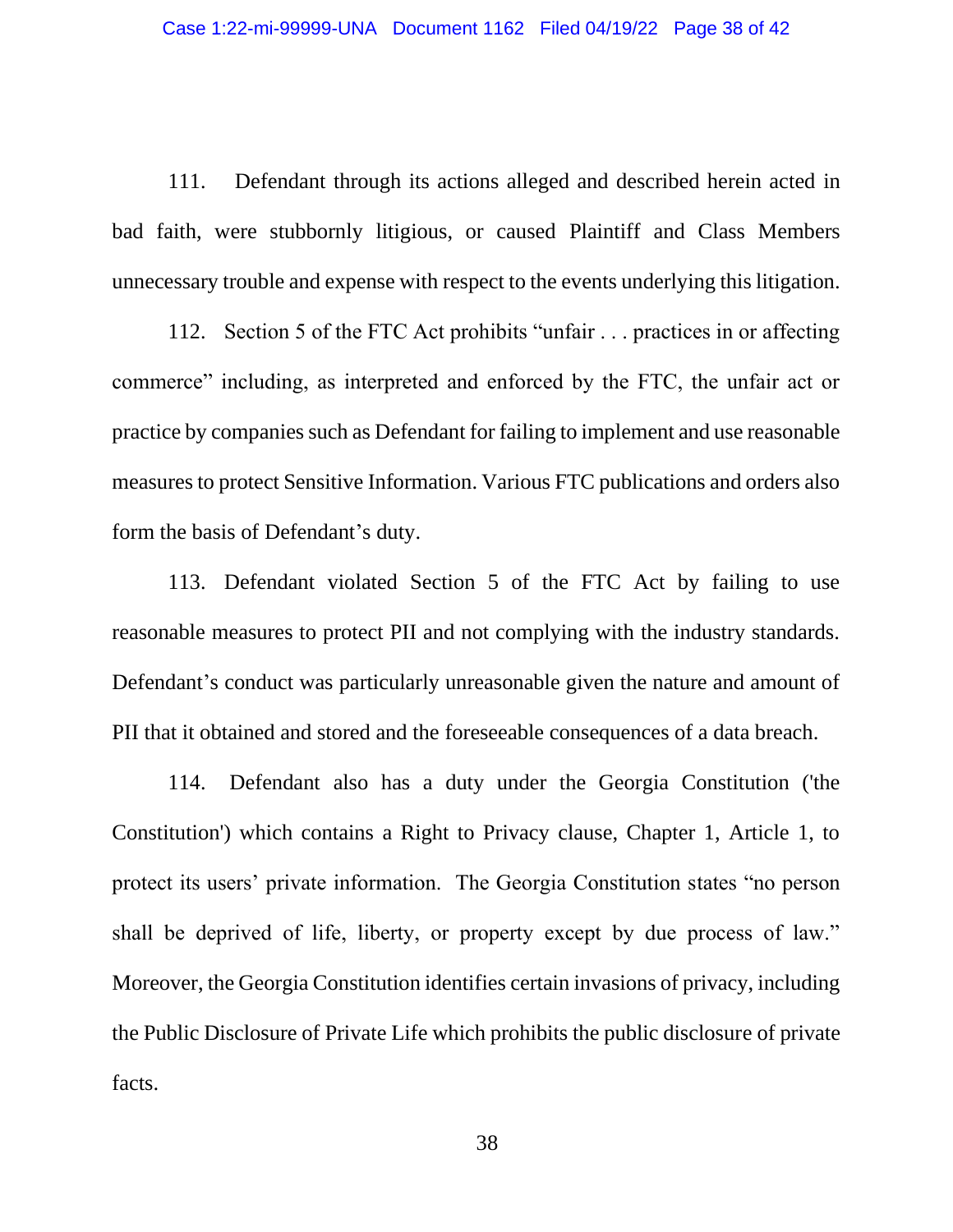115. This duty has been recognized by the Georgia Supreme Court in the Restatement of the Law of Torts (Second) §652A which specifically recognized four common law invasion of privacy claims in Georgia, which include 1) appropriation of likeness; 2) intrusion on solitude or seclusion; 3) public disclosure of private facts; and 4) false light.

116. Defendant's implementation of inadequate data security measures, its failure to resolve vulnerabilities and deficiencies, and its abdication of its responsibility to reasonably protect data it required Plaintiff and Class Members to provide and stored on its own servers and databases constitutes a violation of the Georgia Constitution and the Restatement of the Law of Torts (Second).

117. Defendant knew or should have known that it had a responsibility to protect the PII it possessed for Plaintiff and Class Members and stored, that it was entrusted with this Sensitive Information, and that it was the only entities capable of adequately protecting the PII.

118. Despite that knowledge, Defendant abdicated its duty to protect the PII it required Plaintiff and Class Members provide and that it stored.

119. As a direct and proximate result of Defendant's actions, Plaintiff's and the Class Members' PII was stolen. As further alleged above, the Data Breach was a direct consequence of Horizon's abrogation of data security responsibility and its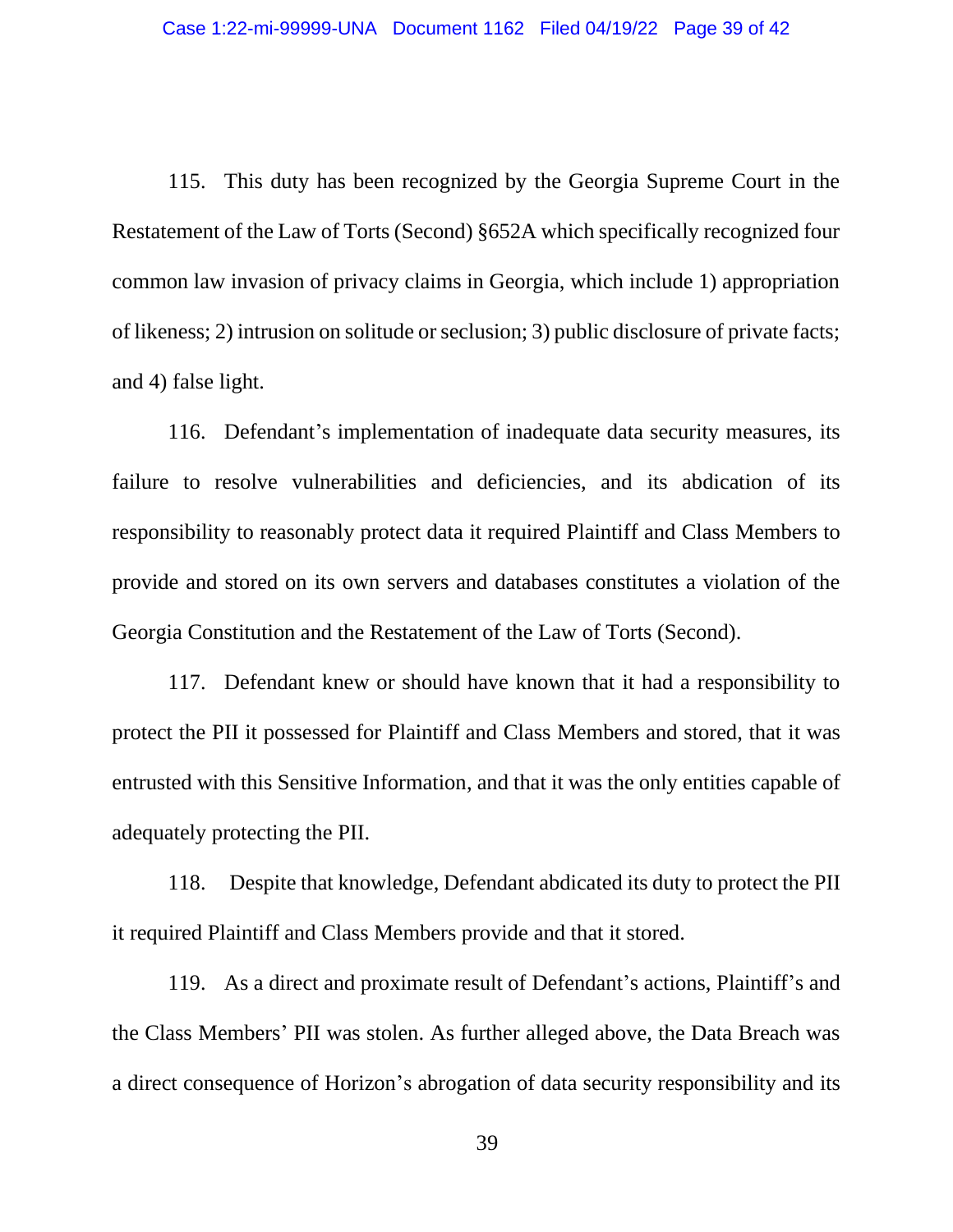decision to employ knowingly deficient data security measures that knowingly left the PII unsecured. Had Horizon adopted reasonable data security measures, it could have prevented the Data Breach.

120. As further described above, Plaintiff and the Class Members have been injured and suffered losses directly attributable to the Data Breach.

121. Plaintiff and Class Members therefore request that their claim for recovery of expenses of litigation and attorneys' fees be submitted to the jury, and that the Court enter a Judgment awarding their expenses of litigation and attorneys' fees pursuant to O.C.G.A. § 13-6-11.

## **PRAYER FOR RELIEF**

WHEREFORE, Plaintiff, individually, and on behalf of all others similarly situated, prays for relief as follows:

- a. For an order certifying the Class under Rule 23 of the Federal Rules of Civil Procedure and naming Plaintiff as representatives of the Class and Plaintiff's attorneys as Class Counsel to represent the Class;
- b. For an order finding in favor of Plaintiff and the Class on all counts asserted herein;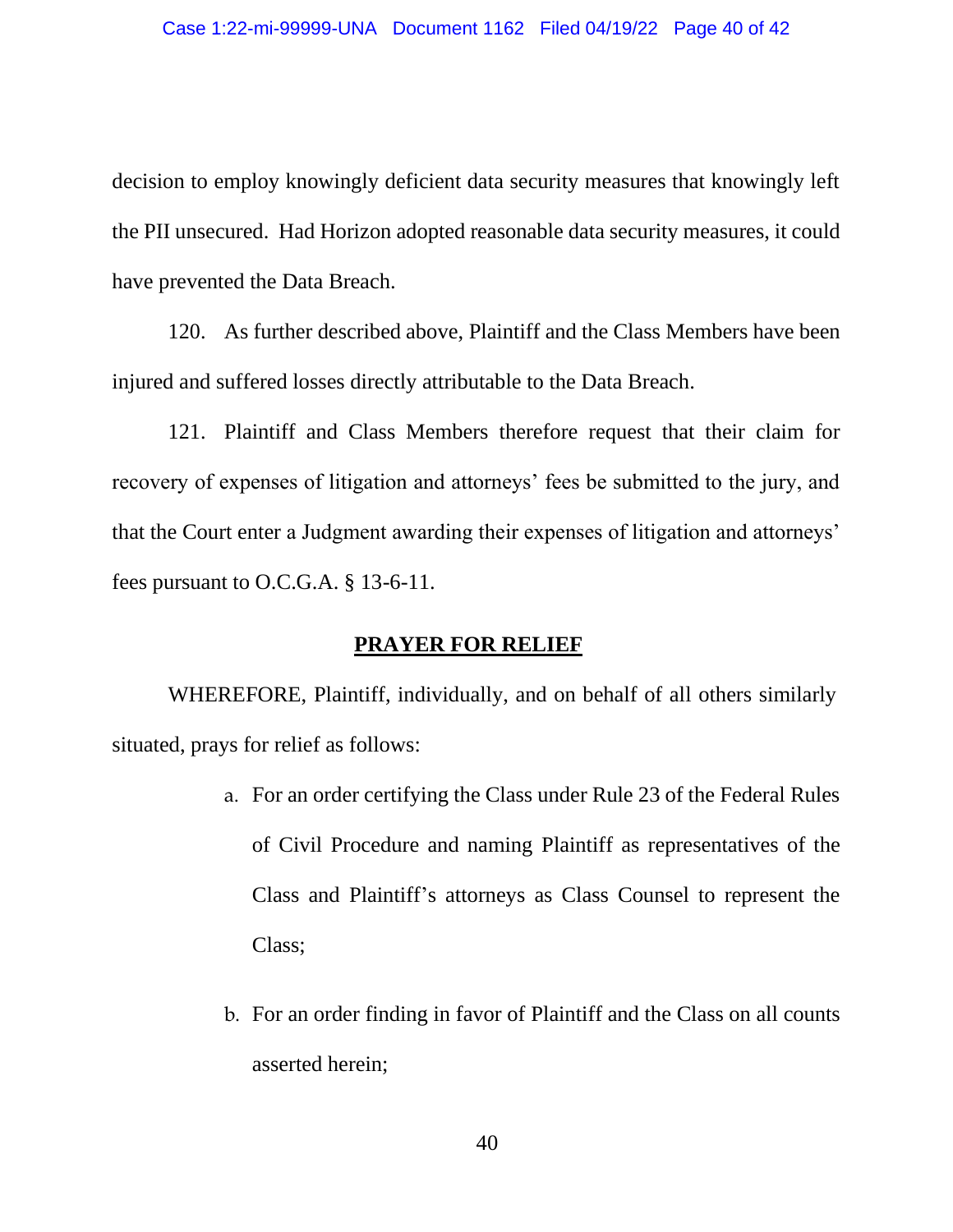- c. For damages in an amount to be determined by the trier of fact;
- d. For an order of restitution and all other forms of equitable monetary relief;
- e. Declaratory and injunctive relief as described herein;
- f. Awarding Plaintiff's reasonable attorneys' fees, costs, and expenses pursuant to O.C.G.A. § 13-6-11 and as otherwise allowed by law;
- g. Awarding pre- and post-judgment interest on any amounts awarded; and
- h. Awarding such other and further relief as may be just and proper.

# **DEMAND FOR JURY TRIAL**

Plaintiff Justin Sherwood individually and on behalf of the the putative

Class, demand a trial by jury on all claims so triable.

Respectfully Submitted,

# **THE FINLEY FIRM, P.C.**

/*s/ MaryBeth V. Gibson*  MaryBeth V. Gibson Georgia Bar No. 725843 N. Nickolas Jackson Georgia Bar No. 841433 3535 Piedmont Road Building 14, Suite 230 Atlanta, GA 30305 Telephone: (404) 320-9979 Fax: (404) 320-9978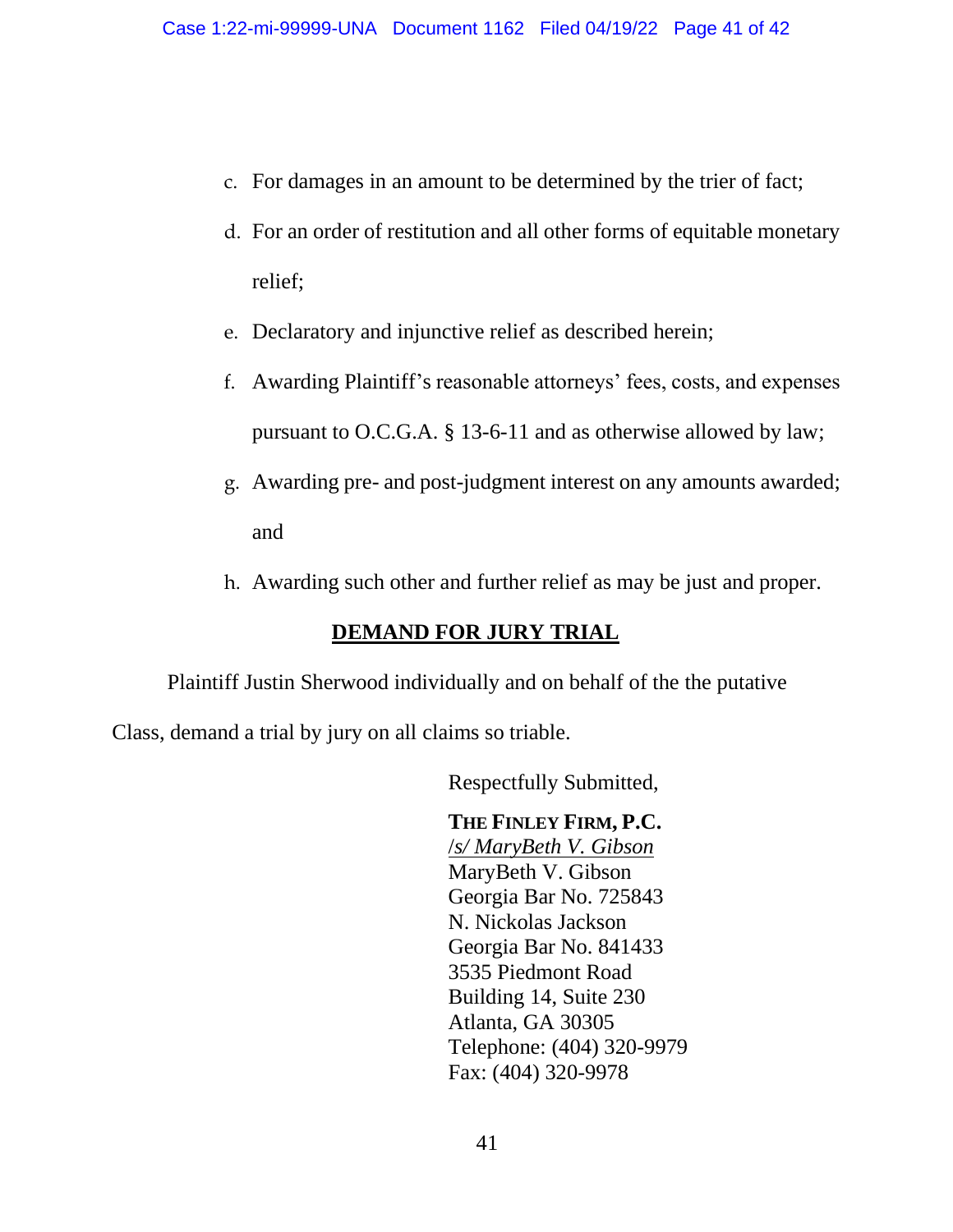*mgibson@thefinleyfirm.com njackson@thefinleyfirm.com* 

Terence R. Coates\* **MARKOVITS, STOCK & DEMARCO, LLC** 3825 Edwards Road, Suite 650 Cincinnati, OH 45209 Phone: (513) 651-3700 Fax: (513) 665-0219 *tcoates@msdlegal.com*

*Plaintiff's and Putative Class Counsel* 

*\*\* Pro Have Vice Forthcoming*